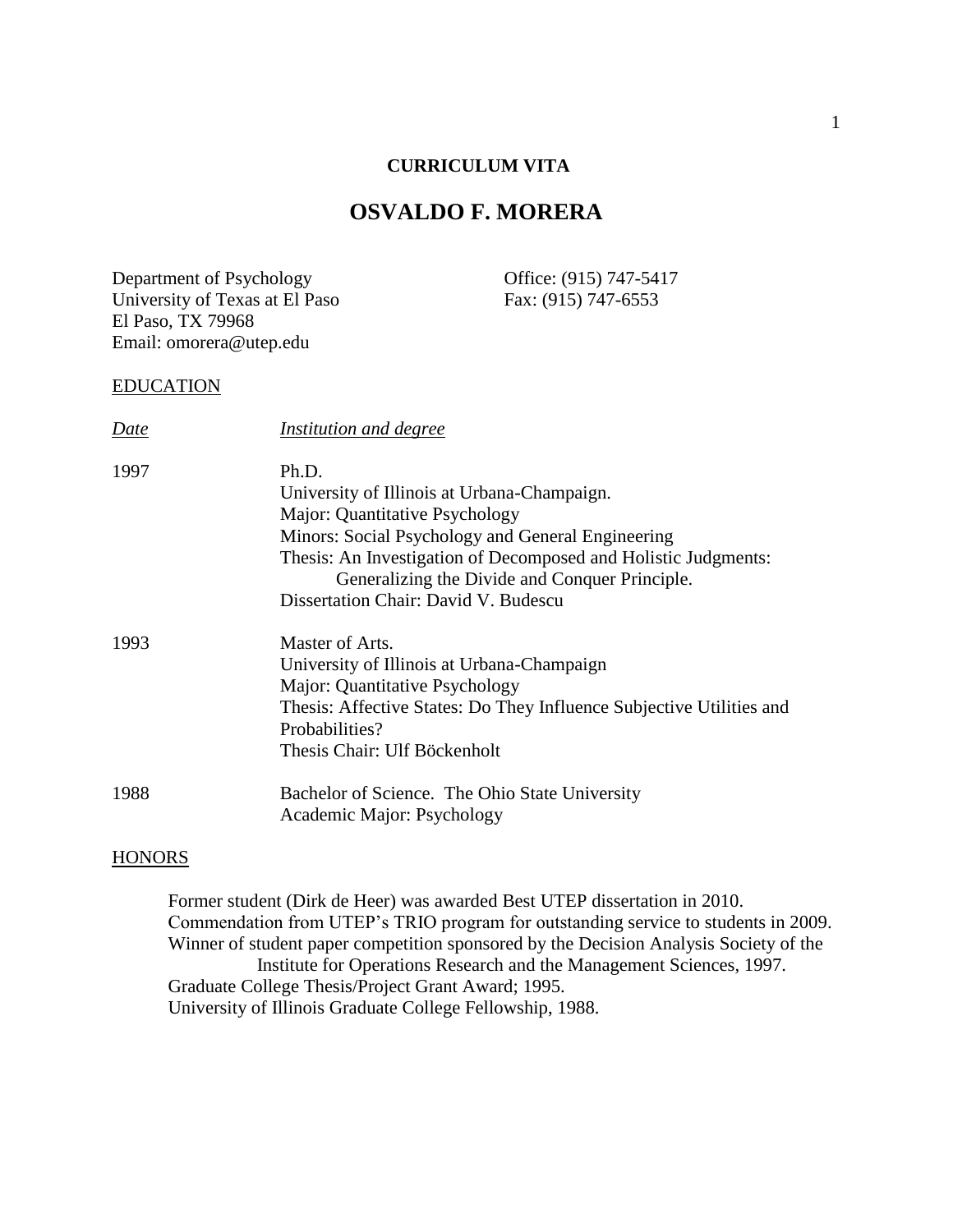### PROFESSIONAL EXPERIENCE

| Date      | Position                                                                                   |
|-----------|--------------------------------------------------------------------------------------------|
| $9/13$ to | Professor, Department of Psychology                                                        |
| present   | University of Texas at El Paso                                                             |
| $9/05$ to | Associate Professor, Department of Psychology                                              |
| 8/13      | University of Texas at El Paso.                                                            |
| $9/99$ to | Assistant Professor, Department of Psychology                                              |
| 8/05      | University of Texas at El Paso.                                                            |
| $5/07$ to | Adjunct Faculty, Department of Health Promotion                                            |
| present   | and School of Nursing. University of Texas at El Paso                                      |
| $2/04$ to | Adjunct Assistant Professor, Department of Social and Behavioral                           |
| 5/07      | Sciences, University of Texas-Houston School of Public Health                              |
| $9/96$ to | Post-doctoral research fellow at the Survey Research Laboratory and the                    |
| 8/99      | Health Research and Policy Centers, University of Illinois at Chicago.                     |
|           | PUBLICATIONS ( $n = 50$ ; underlined names denote student authors or post-doctoral fellow) |

Heydarian, N.M., Castro, Y., & **Morera, O.F**. (in press). An Examination of the Stereotype Content Model among Blind Americans. *Rehabilitation Psychology*

Hughes, A.S., Heydarian, N., Gerardo, D., Solis, I., & **Morera, O.F**. (in press). Seeking Health Information and Social Support In The Diabetes Online Community (DOC). *Frontiers Clinical Diabetes And Healthcare* 

Richards, D. K., **Morera, O.F**., Schwebel, F., J., Pearson, M. R. & Field, C. A. (in press). Measurement Invariance of the Readiness to Change Questionnaire among Injured Patients Who Received a Brief Intervention for Alcohol Use. *Assessment*

Heydarian, N. M., Hughes, A. S., & **Morera, O. F**. (in press). An Exploratory Mixed Methods study of the diabetes self-management of Blind Americans. *Western Journal of Nursing Research.*

Heydarian, N. M., Castro, Y., & **Morera, O. F**. (in press) A brief report of the Prevalence of chronic and acute health conditions among blind American adults Blind participants' self-reports of health and activities. *Disability and Health Journal*.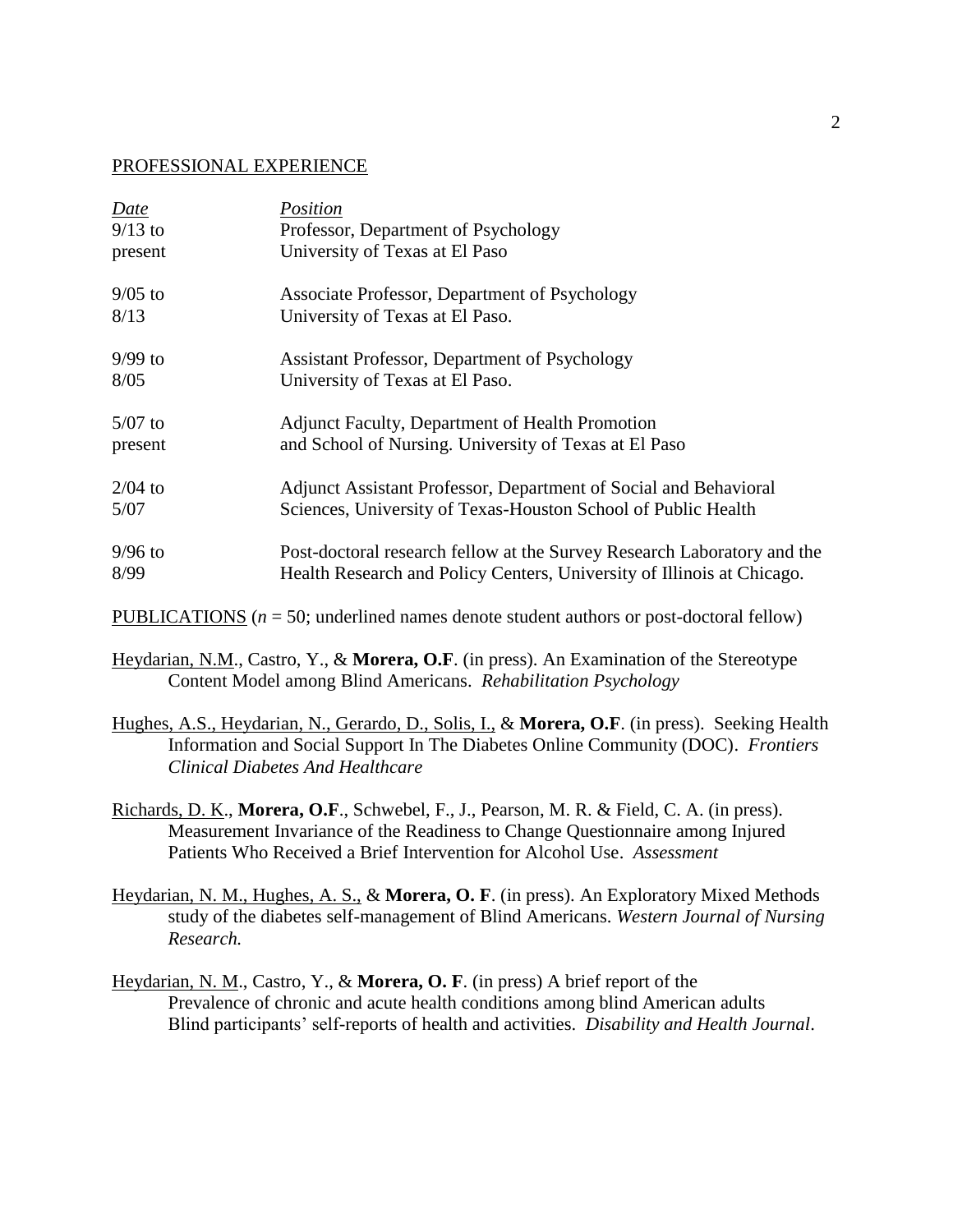- Heydarian, N. M., Hughes, A. S., **Morera, O. F**., Bangert, A. S., & Frederick, A. H. (in press) Perspectives of Interactions with Healthcare Providers Among Patients Who Are Blind *Journal of Blindness Innovation and Research*.
- Richards, D.K., **Morera, O.F**., Cabriales, J.A., Cardoso, J. & Field, C.F. Factor, Concurrent, and Predictive Validity of the Readiness to Change Questionnaire [Treatment Version] among Non-Treatment Seeking Individuals (2020). *Alcohol and Alcoholism, 55,* 409- 415.
- Heydarian, N.M, **Morera, O.F**., & Frankowski, S. (2020) The Development of a Scale to Assess the Interactions of Patients who are Blind with their Healthcare Providers. *Disability and Health Journal*, *13,* 100906.
- Richards, D.K., **Morera, O.F**. & Field, C.A. (2020). The Psychometric Properties of a Version of the Treatment Self-Regulation Questionnaire for Assessing Motivations for Responsible Drinking. *Journal of American College Health.* Advance online publication
- Richards, D.K., Pearson, M.R., **Morera, O.F**. & Field, C. A. (2019) Protective Behavioral Strategies Predict Alcohol-Related Problems among Injured Patients Following a Brief Intervention. *Drug and Alcohol Dependence*, *205*, 107535
- Richards, D. K., Puentes, R. P., Gonzales, R., Cardoso Smith, J., Field, C. A., & **Morera, O. F.** (2018). A psychometric evaluation of the Protective Behavioral Strategies Scale-20 among an internet sample of adults. (2018). *Addictive Behaviors Reports, 8,* 71-78.
- Oviedo Ramirez, S., Alvarez, M.J. Field, C., **Morera, O.F**. Cherpitel, C., Woolard, R. (2018) Brief Intervention Among Mexican-Origin Young Adults in the Emergency Department at the US-Mexico Border: Examining the Effect of Language of Intervention Delivery in Predicting Drinking Outcomes. *Alcohol and Alcoholism, 53,* 728-734.
- Collins, T.W., Aley, S.B., Boland, T.B., Corral, G., Cox, M. B., Echegoyen, L.E., Grineski, S.E., **Morera, O.F.,** Nazeran, H. (2017). BUILDing SCHOLARS: Enhancing Diversity among U.S. Biomedical Researchers in the Southwest. BMC Proceedings, 11(Suppl 12): 12.
- Collins, T.W., Shenberger, J., Grineski, S.E., **Morera, O.F**. & Echegoyen, L.E. Undergraduate Research Participation Improves Educational Outcomes. (2017). *Journal of College Student Development, 58(4),* 583-600.
- Daniels, H., Grineski, S.E., Collins, T.W., Morales, D.X. & **Morera, O.F**. (2016) Quantity of time vs. quality of mentorship in undergraduate research programs: Which matters more for student gains? *CBE Life Sciences Education*, *15:ar30,* 1–12*.*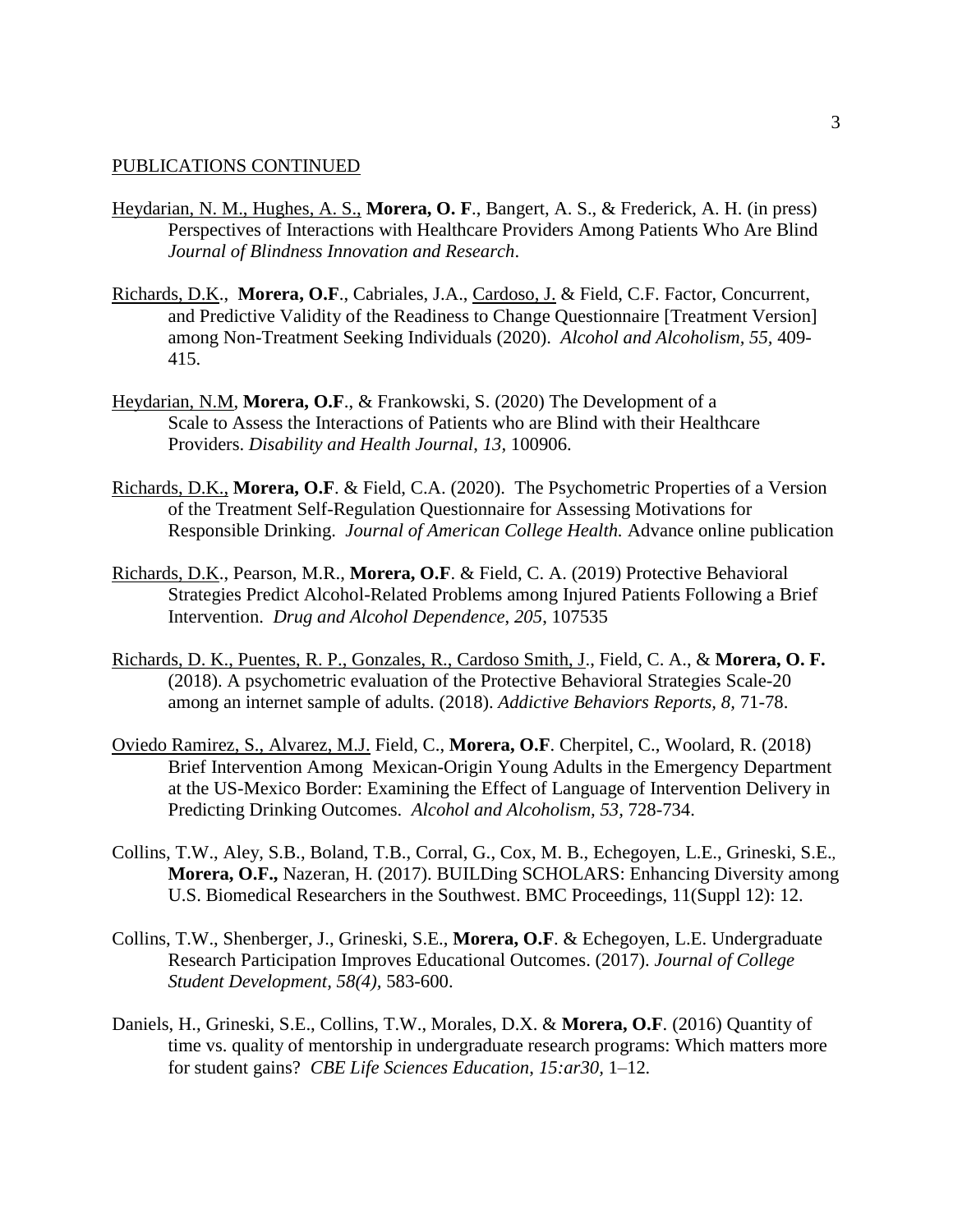- Lapeyrouse, L.M., Miranda, P. Y. **Morera, O.F**., Heyman, J. M. & Balcazar, H.G. (2016) Health Care Use and Mammography among Latinas With and Without Health Insurance in the U.S.-Mexico Border. *Journal of Racial and Ethnic Health Disparities, doi:10.1007/s40615-016-0227-y*
- Ross, S. J. & **Morera, O.F** (2016) Comparing legal attitudes of Anglo- and Latino-Americans: Confirming the factor structure of the Legal Attitudes Questionnaire. *Journal of Ethnicity in Criminal Justice, 14,* 195-212.
- **Morera, O.F**. & Stokes, S.M. (2016). Coefficient α as a Measure of Test Score Reliability: Review of 3 Popular Misconceptions. *American Journal of Public Health, 106,* 458-461.
- Frankowski, S.D., Lupo, A.K., Smith, B.A, Dane'el, Ramos, C & **Morera, O.F.** (2016). Developing and Testing a Scale to Measure Need for Drama. *Personality and Individual Differences, 89,* 192-201.
- Romero, D.H., **Morera, O.F.** & Wiebe, J. (2015) Assessing the Gender Invariance of the Modern Homonegativity Scale. *Journal of Homosexuality, 62,* 1539 – 1559*.*
- Johnson, C.J., Wiebe, J.S. & **Morera, O.F**. (2014). The Spanish version of the Mindful Attention Awareness Scale (MAAS): Measurement invariance and psychometric properties. *Mindfulness, 5,* 552-565
- de Heer, H, Salinas, J., Lapeyrouse, L.M. Heyman, J., **Morera, O.F**. & Balcazar, H.G. (2013). Bi-national utilization and barriers to care among Mexican American border residents with diabetes. *Pan American Journal of Public Health*, 34, 147-154.
- de Heer, H., Balcazar, H.G., **Morera, O.F**., Lapeyrouse, L.M, Salinas, J. & Zambrana, R. (2013). Barriers to Care and Co-morbidities along the US-Mexico Border. *Public Health Reports, 128,* 480-488*.*
- de Heer, F., **Morera, O.F**., Warren, M., Pederson, R. & de Heer, H.D (2013). At risk or not: Comparing normative and criterion-referenced Body Mass Index standards among Hispanic children. *Archivos Latinoamericanos de Nutricion, 63*, 2.
- Frank, M. & **Morera, O.F**. (2013). Trial Jurors and variables influencing why they return the verdicts they do – A guide for practicing and future trial attorneys. *Baylor Law Review*
- **Morera, O.F.** & Castro, F. G (2013). Important Considerations in Conducting Statistical Mediation Analyses. *American Journal of Public Health, 103,* 394-396*.*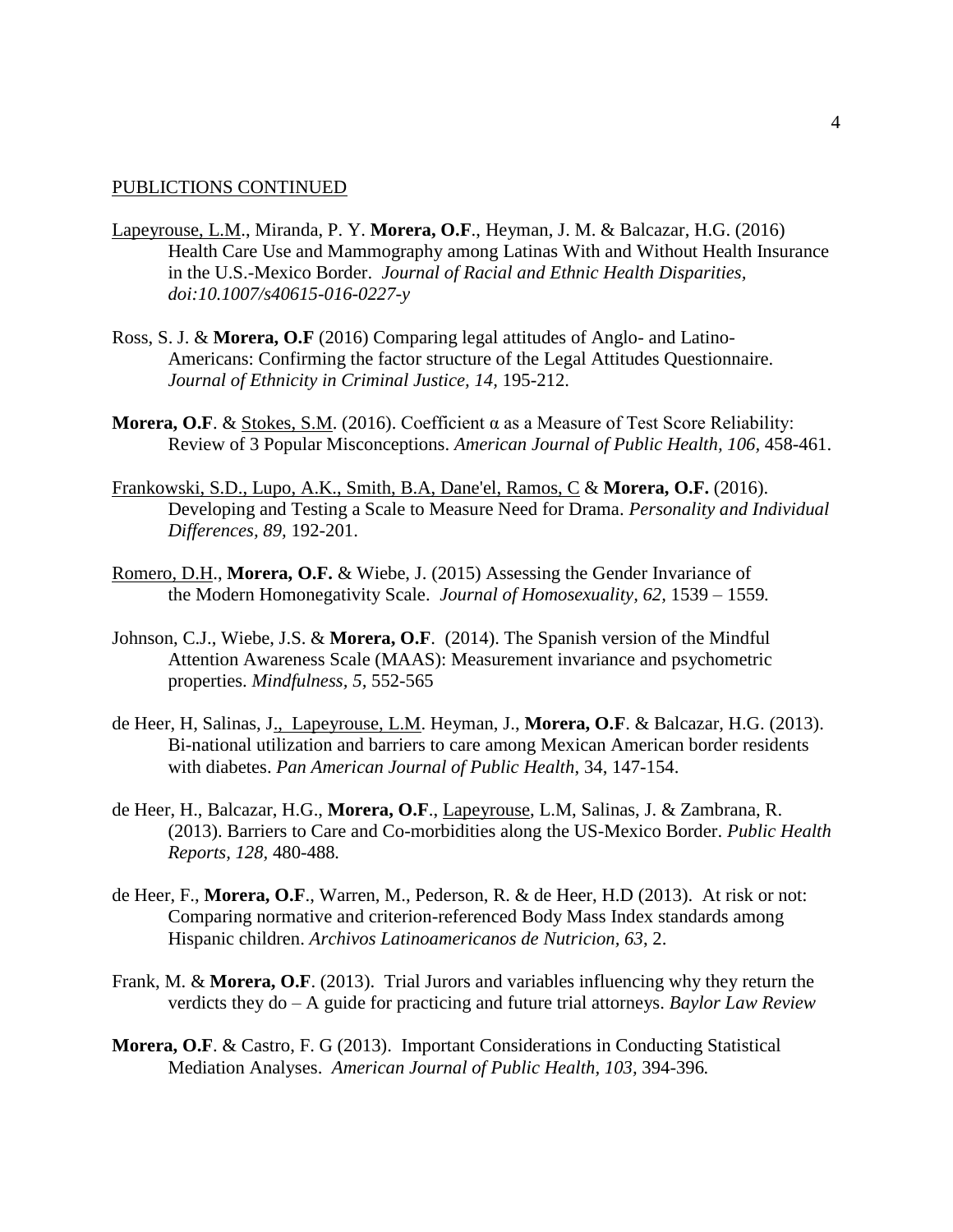- Frank, M. & **Morera, O.F**. (2012). Professionalism and advocacy at trial: Real jurors speak in detail about the performance of their advocates. *Baylor Law Review, 64*, 1-49*.*
- Lapeyrouse, L.M., **Morera, O.F**, Heyman, J. M., Amaya, M.A., Pingitore, N.E., & Balcazar, H. (2012). A Profile of Border Mobility among a Stratified Random Sample of Hispanics Living in the El Paso-Juarez Area. *Journal of Immigrant and Minority Health, 14,* 264- 271.
- De Heer, H., Koehly, L., Pederson, R., & **Morera, O.F.** (2011). Everyone gets healthier: An Afterschool Health Promotion Program for Hispanic Elementary School Children. *American Journal of Public Health*, *101,* 1907-1913.
- Culhane, S.E., **Morera, O.F.**, Watson, P.J., & Millsap, R. E. (2011). The Bermond-Vorst Alexithymia Questionnaire: A measurement invariance examination among US Anglos and US Hispanics. *Assessment, 18,* 88-94*.*
- De la Torre, M. T., **Morera. O.F.** & Wood, J. (2010). Measuring social problem solving in Spanish-dominant Hispanics using the Social Problem Solving Inventory-Revised. *Cultural Diversity and Ethnic Minority Psychology, 16,* 501-506*.*
- Culhane, S.E., & **Morera, O.F**. (2010). Reliability and Validity of the Novaco Anger Scale and Provocation Inventory (NAS-PI) and State-Trait Anger Expression Inventory - 2 (STAXI - 2) in Hispanic and Non-Hispanic White Student Samples. *Hispanic Journal of Behavioral Sciences, 32,* 586-606.
- Culhane, S.E., **Morera, O.F.**, Watson, P.J & Millsap, R.E. (2009). Assessing Measurement and Predictive Invariance of the Toronto Alexithymia Scale-20 in U.S. Anglo and U.S. Hispanic Samples. *Journal of Personality Assessment, 91,* 387-395*.*
- Ganem, P.A., de Heer, H. & **Morera, O.F.** (2009) Does body dissatisfaction predict mental health outcomes in a predominantly Hispanic college sample? *Personality and Individual Differences, 46,* 557-561*.*
- Braun, G.P., Fernandez, N., Hosch, H.M. & **Morera, O.F**. (2008). Development of Rules-Based and Principles-Based Measures of Decision Making. *Journal of Business and Economic Perspectives, 4,* 45-65
- Stoever, C.J., & **Morera, O.F.** (2007). A Confirmatory Factor Analysis of the Attitudes toward Lesbians and Gay Men (ATLG) Measure. *Journal of Homosexuality, 52,* 189- 209.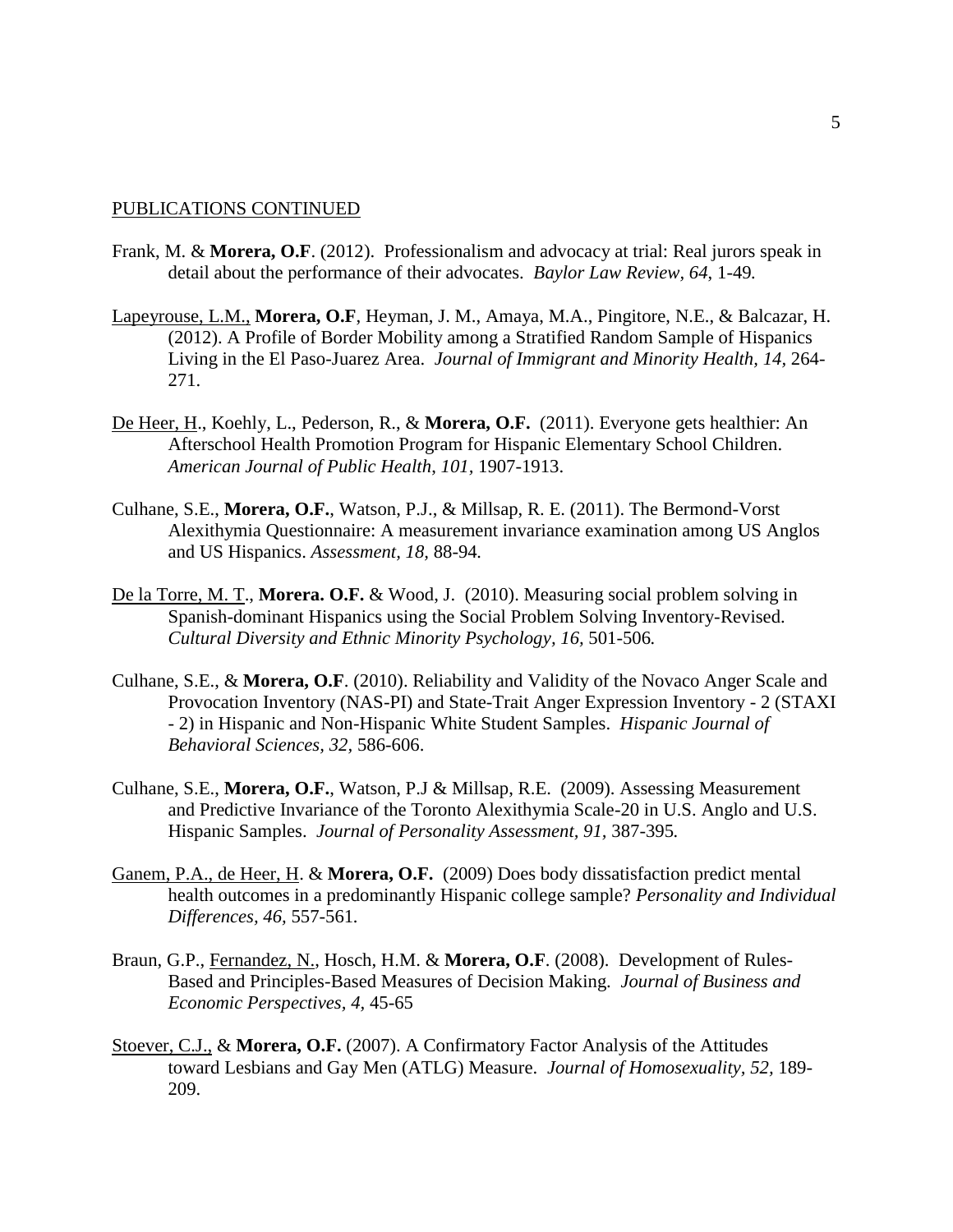- Orona, J.A., Blume, A.W., **Morera, O.F**. & Perez, S. (2007). Examining drinking consequences and reasons for drinking in a bilingual college sample. *Hispanic Journal of Behavioral Sciences, 29,* 83-100.
- **Morera, O.F.** & Dawes, R.M. (2006). Clinical and Statistical Prediction after Fifty Years: A Dedication to Paul Meehl. *Journal of Behavioral Decision Making, 19,* 409-412.
- **Morera, O.F.**, Maydeu-Olivares, A., Nygren, T.E., White, R. J, Fernandez, N.P. & Skewes, M.C. (2006). Social Problem Solving Predicts Decision Making Styles in a U.S. Hispanic sample. *Personality and Individual Differences, 41,* 307-317.
- Culhane, S.E., **Morera, O.F**. & Watson, P.J. (2006). The Assessment of Factorial Invariance in Need for Cognition using Hispanic and Anglo samples. *Journal of Psychology, 140,* 53-68.
- **Morera, O. F., Culhane, S.E., Watson, P.J. & Skewes, M.C. (2005).** Assessing the Reliability and Validity of the Bermond-Vorst Alexithymia Questionnaire Among U.S. Anglo and U.S. Hispanic Samples. *Journal of Psychosomatic Research*, *58*, 289-298.
- Culhane, S., **Morera, O.F.** & Hosch, H.M. (2004). The Factor Structure of the Need for Cognition Short Form in an Hispanic Sample. *Journal of Psychology*, *138*, 77-88.
- **Morera, O.F.** & Budescu, D.V. (2001). Random Error Reduction in Analytic Hierarchies: A Comparison of Holistic and Decompositional Decision Strategies. *Journal of Behavioral Decision Making, 14*, 223-242.
- Warnecke, R.B., **Morera, O.F.**, Turner, L., Johnson, T.P., Freels, S., Parsons, J., Crittenden, K.S. Mermelstein, R., & Flay, B. (2001). Changes in Self-Efficacy and Readiness for Smoking Cessation among Women with High School Education or Less. *Journal of Health and Social Behavior, 42*, 97-110.
- Turner, L., **Morera, O. F.,** Johnson, T. J., Freels, S., Parsons, J., Warnecke, R. B., Crittenden, K.S. & Flay, B. (2001). Examining the Effectiveness of a Community-Based Self-Help Program to Increase Women's Readiness for Smoking Cessation. *American Journal of Community Psychology, 29*, 465-491.
- Freels, S. A., Warnecke, R. B., Parsons, J. A., Johnson, T. P., Flay, B. R. & **Morera, O. F.** (1999). Characteristics Associated with Exposure to and Participation in a Televised Smoking Cessation Intervention for Women with High School Education or Less. *Preventive Medicine, 28*, 579-588.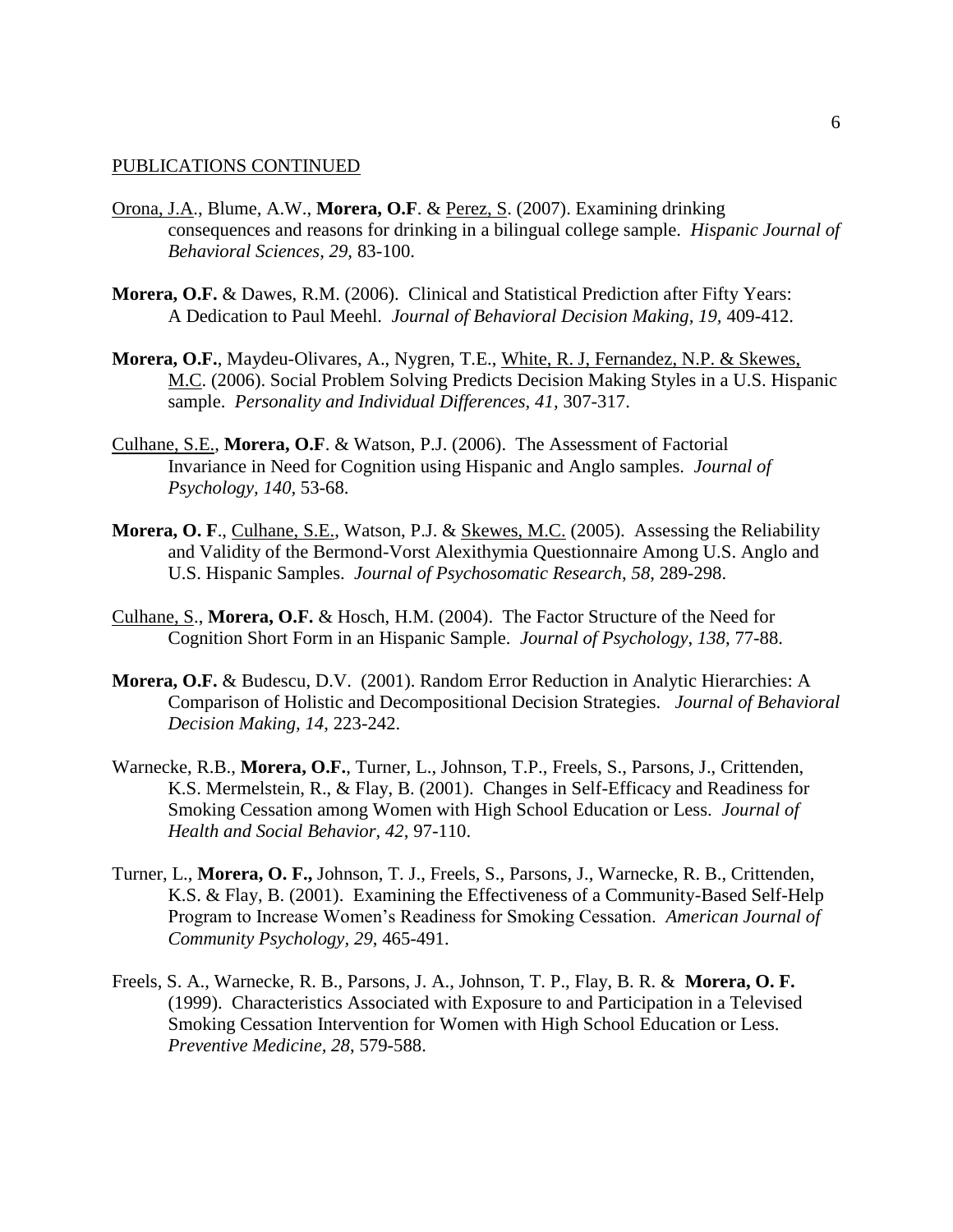- Maydeu-Olivares, A., **Morera, O. F**. & D'Zurilla, T. J. (1999). Using Graphical Methods in Assessing Measurement Invariance in Inventory Data. *Multivariate Behavioral Research, 34*, 397-420.
- Walker, M. E., **Morera, O. F.**, Vining, J. & Orland, B. (1999). Disparate WTA-WTP Disparities: The Influence of Human vs. Natural Causes. *Journal of Behavioral Decision Making, 12*, 219-232.
- **Morera, O. F.** & Budescu, D. V. (1998). A Psychometric Analysis of the "Divide and Conquer" Principle in Multi-Criteria Decision Making. *Organizational Behavior and Human Decision Processes, 75(3)*, 187-206.
- **Morera, O. F.**, Johnson, T. J., Freels, S., Parsons, J., Crittenden, K.S., Flay, B. R. & Warnecke, R. B. (1998). The Measure of Stage of Readiness to Change: Some Psychometric Considerations. *Psychological Assessment, 10(2)*, 182-186.

#### BOOK CHAPTERS PUBLISHED  $(n = 5)$

- Castro, F.G., **Morera, O.F.,** Kellison, J.G. & Aguirre, K. M. (2014). Mixed Methods Research Design for Prevention Science: Methods, Critiques, and Recommendations. In Z. Sloboda & H. Petras (Eds.), *Defining Prevention Science* (pp. 453-492). New York, NY: Springer.
- de Heer, HD, Chaudhari, LS & **Morera, OF**. (2012). Everyone gets healthier: Impact and spillover of an after-school physical activity and health education program along the U.S.-Mexico border (Chapter 14). In: Wall Medrano, A. (Ed.). *Health and nutrition in elementary schools (Volume III); collection of nutrition and population health (in Spanish).* Universidad Autonoma de Ciudad Juarez: Ciudad Juarez.
- Chun, K.M., **Morera, O.F**., Andal, J. & Skewes, M.C. (2006). Conducting Research with Diverse Asian American Groups. In F. Leung, A. Inman, A. Ebreo, L.Yang, L. Kinoshita, & M. Fiu (Eds.) *Handbook of Asian American Psychology, Volume 2*. (pp. 47- 65). Thousand Oaks, CA: Sage.
- Blume, A.W., **Morera, O.F.** & Garcia, B (2005). Assessment of Addictive Behaviors in Ethnic Minority Cultures. In D. Donovan & G. A, Marlatt (Eds). *Assessment of Addictive Behaviors 2nd edition* (pp. 49-70). New York: Guilford Press.
- Tanaka, J. S., Ebreo, A., Linn, N. & **Morera, O. F.** (1998). Research Methods: The Construct Validity of Self-Identity and Its Psychological Implications. In N. Zane & L. C. Lee (Eds.) *Handbook of Asian American Psychology* (pp. 21-79). Thousand Oaks, CA: Sage.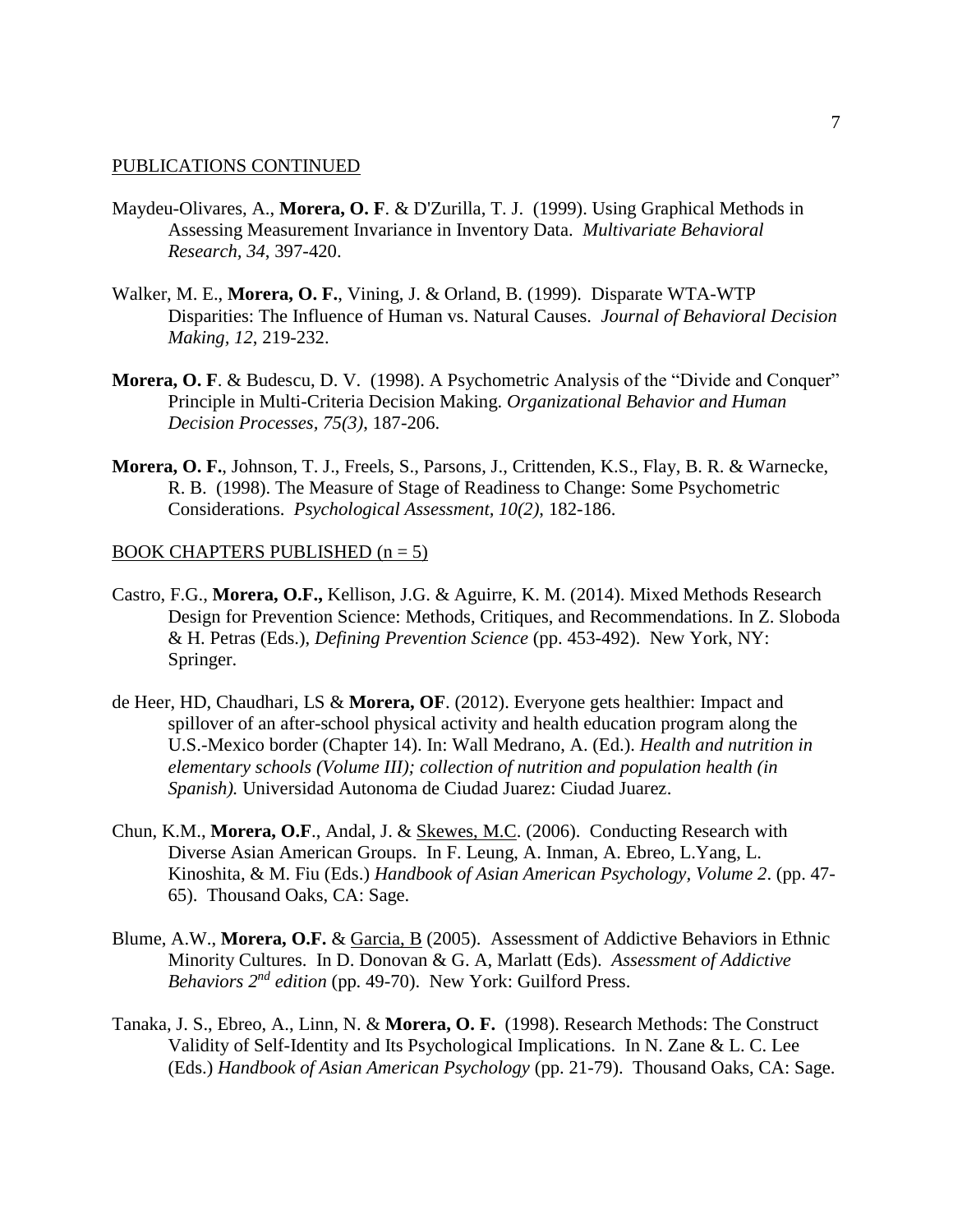MANUSCRIPTS UNDER REVIEW (underlined names denote student authors or post-doctoral fellow)

- Gonzales, R., **Morera, O**., Moya. E., & Robles, E. Validating the Auburn Differential Masculinity Inventory in a non-college sample.
- Gonzales, R., Castaneda, J., Hughes, A., Najera, S., Robles, E.H., & **Morera, O**. A Systematic Review on Mixed Methods on Sexual Minorities Seeking Online Sexual Health Information online.
- Heydarian, N.M, Hughes, A., Morera, O. F., Bangert, A., Heydarian, C., Castro, Y., Frankowski, S. (2020). A roadmap to inclusive research practices: Lessons learned from research with participants with disabilities.
- Hughes, A.S., Heydarian, N., Gerardo, D., Solis, I., & **Morera, O.F**. Development and validation of a measure on seeking health information in the diabetes online community
- Hughes, A. S., Heydarian, N. M., & Morera, O. F. (under review). Development and validation of a measure on seeking health information in the diabetes online community.
- **Morera, O.F**., Hughes, A.S., Shenberger, J.M., Grineski, S.E. & Collins, T.W. General studentfaculty interactions are associated with science identity among females in undergraduate research programs at a Hispanic-serving institution

### MANUSCRIPTS IN PREPARATION

- Castaneda, J., Ablenado, P., Richards, D.K., Serna, C., Blush, J., Boland, T., & **Morera, O.F**. An evaluation of the BUILDing SCHOLARS program on academic outcomes.
- **Morera, O.F**., Dane'el, M.I., Smith, B., Redelfs, A.H., Ruiz, S.L., Preacher, K.J. & Whigham, L.D. Discretizing continuous variables in obesity research: A practice that needs to be cut short
- **Morera, O.F.,** Millsap, R.E., Fernandez, N.P., Byrd, T., Davis, B., Kim, L. K. & Dolan, J. Measurement invariance of the Problem-Solving Decision-Making Scale among older Hispanics.
- Perez, G.M., **Morera, O.F**., Field, C., Robles, E., Wood, J., Balcazar, H.G., & Heyman, J. Suicide Attempts among Latinx: Findings from a Household Survey of a Predominantly Mexican-American Sample Living in El Paso County, TX

## PUBLISHED CONFERENCE PROCEEDINGS AND ABSTRACTS

Heydarian NM, Hughes AS**, & Morera OF**, et al. (2020). A roadmap to inclusive research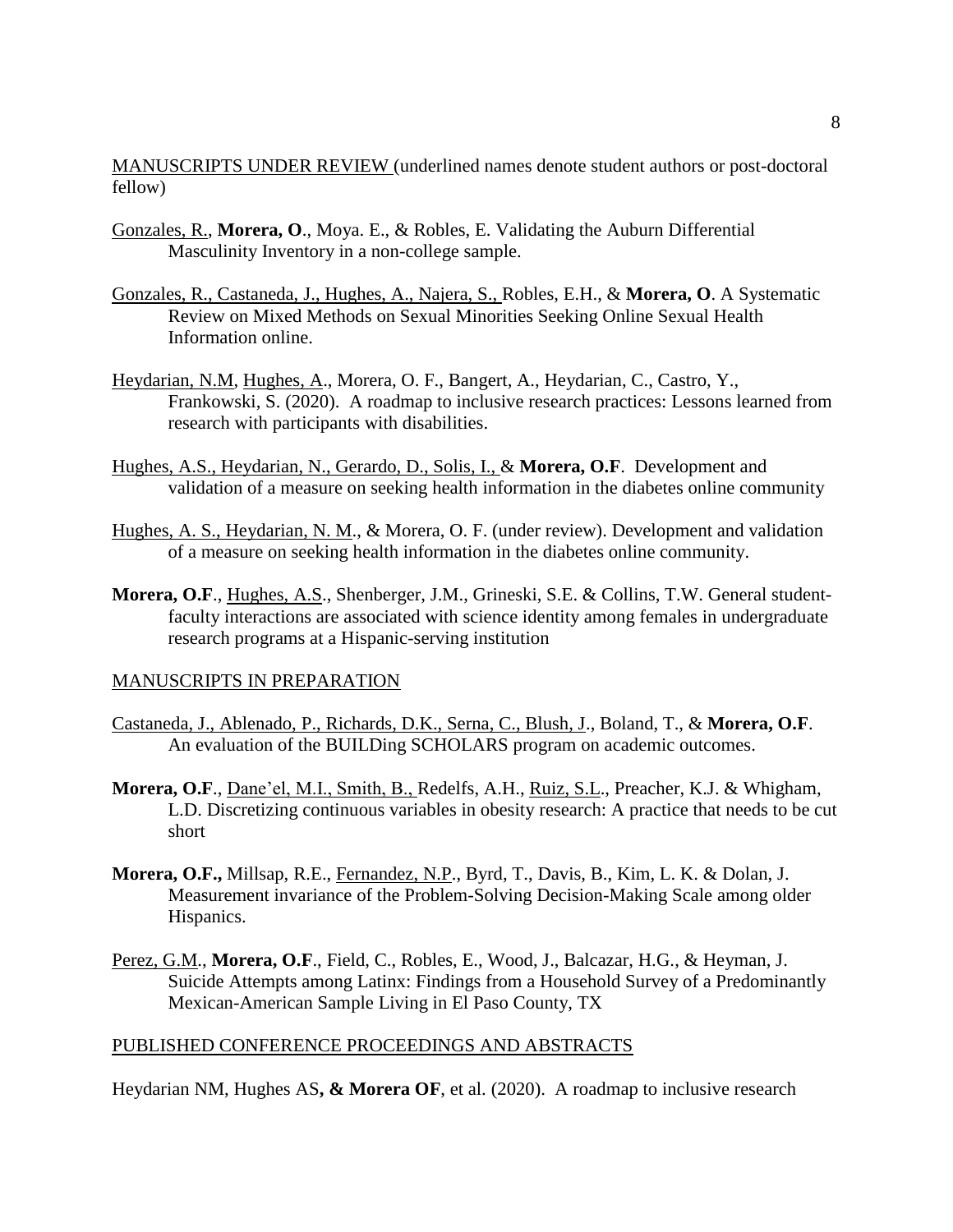practices: Lessons learned from research with participants with disabilities. Published abstract for a special issue on *Innovative Approaches to Visual Methods in Mixed Method Research in Psychological Fields* to appear in *Methods in Psychology*

- Lim, K. H., & Morera, O., (2011). Impulsive-analytic disposition: Instrument pilot testing. In L. R. Wiest & T. Lamberg (Eds.). *Proceedings of the Thirty-third Annual Meeting of the North American Chapter of the International Group for the Psychology of Mathematics Education* (pp. 284-292). Reno: University of Nevada. *This paper has been downloaded 86 times as of October 3, 2012 and is available at* [http://works.bepress.com/kien\\_lim/23](http://works.bepress.com/kien_lim/23)
- Lim, K. H., **Morera, O**., & Tchoshanov, M. (2009). Assessing problem-solving dispositions: Likelihood-to-act survey. In S.L. Swars, D.W. Stinson & S. Lemons-Smith (Eds.). *Proceedings of the Thirty-first Annual Meeting of the North American Chapter of the International Group for the Psychology of Mathematics Education* (pp. 700-708). Atlanta: Georgia State University. *This paper has been downloaded 533 times as of October 3, 2012* and is available at http://works.bepress.com/kien\_lim/14
- Witt, K. E., Fernandez, N. P., & **Morera, O. F.** (2005). Evaluation of the Eating Disorders Inventory. *Annals of Behavioral Medicine, 29,* S091. Poster was also recognized as a Meritorious Student Abstract.
- **Morera, O.F.**, Turner, L., Johnson, T., Mermelstein, R., Crittenden, K., Freels, S., Flay, B. & Warnecke, R. (2001). Analyzing Longitudinal Transitions in Stage of Change following a Smoking Cessation Intervention. *Annals of Behavioral Medicine Supplement: Program and Rapid Communication Poster Abstracts, 23,* 79.
- **Morera, O. F.**, Johnson, T. P., Turner, L., Freels, S., Parsons, J., Warnecke, R. B., Crittenden, K. S. & Flay, B. (1998). Understanding the Components of a Self-Help Smoking Intervention. *Annals of Behavioral Medicine Supplement, 20,* S174.
- **Morera, O. F.**, Johnson, T. P., Turner, L., Freels, S., Parsons, J., Warnecke, R. B., Crittenden, K. S. & Flay, B. (1998). The Effects of a Self-Help Intervention on Measures of Stage of Readiness to Change and Self-Efficacy. *Annals of Behavioral Medicine Supplement, 20*, S174.
- Budescu, D. V., Crouch, B. & **Morera, O. F.** (1996). A Multi-Criteria Comparison of Response Scales and Scaling Methods in the AHP. In W. Wedley (Ed.) *Conference Proceedings from the Fourth International Symposium on the Analytic Hierarchy Process.* Simon Fraser University, Burnaby, BC, 280-291.

## TECHNICAL REPORTS

**Morera, O.F**., (2018). Texas Tech University Health Science Center Body Image in Pelvic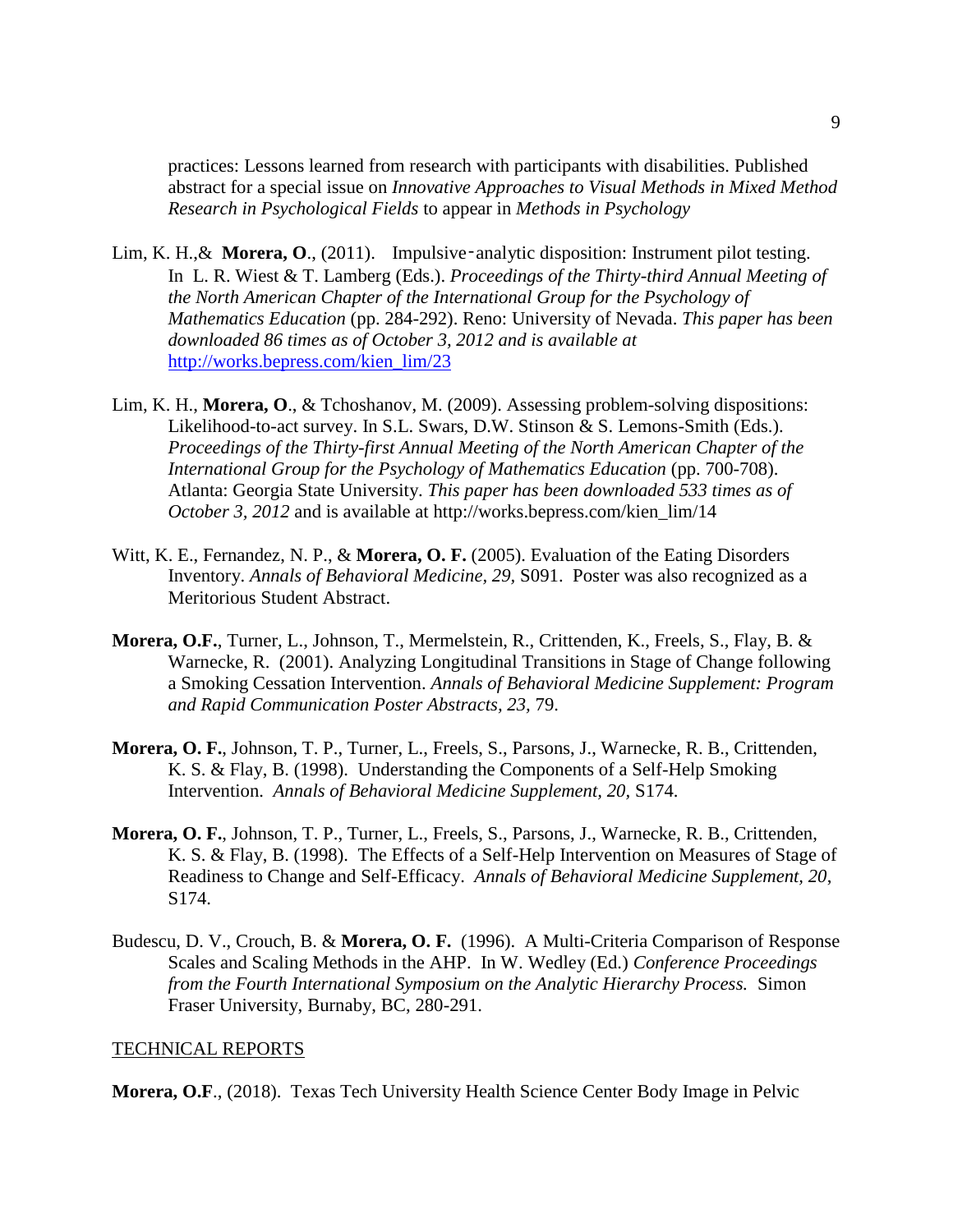Organ Prolapse (BIPOP) Study. El Paso: Texas Tech University Health Science Center.

- Maydeu-Olivares, A., D'Zurilla, T. J. & **Morera, O. F**. (1996). Assessing measurement invariance in questionnaires with latent trait models using Item Response Theory. Statistics and Econometrics Series 96-41 (12). Getafe: Universidad Carlos III Madrid.
- **Morera, O. F**., Johnson, T. J., Freels, S., Parsons, J., Warnecke, R. B Crittenden, K.S., & Flay, B. R. &. (1998). Estimating stability and reliability of stage of readiness to change in a self-help smoking Intervention (Tech. Rep. No. 98-1). Chicago: University of Illinois, Survey Research Laboratory.
- **Morera, O.F**., (2012). Evaluation of "Teacher Quality" Grant (PI: Mourat Tchoshanov; Co-PI: Kien Lim). Submitted to the Texas Higher Education Coordinating Board.
- **Morera, O.F**., (2009). Evaluation of "Strengthening Middle Grades Teachers Quantitative and Algebraic Reasoning" Grant (PI: Mourat Tchoshanov; Co-PI: Kien Lim)
- **Morera, O.F.** (2008). Test Development and Test Construction in Credentialing Examinations: A Brief Review. In Braun, G., P., Brody, R.G. & Salter, S.B. (Eds) *CGA PACE vs. CICA UFE: An Analysis of Different Approaches. A Report on the Comparison of CGA PACE-Level Examinations and CICA UFE Examinations*
- Olmedo, C., Soden, D.L., **Morera, O.F.,** McElroy, M., Schauer, D., Peña, S., Fuentes, C., Caire, M., Conary. J., Tinajero, R., Quiñones, T. & Gibson, E. (2007). Valuing the Paso Del Norte: Resident and Business Perspectives on the Value of the Environment Relative to Reopening of the ASARCO Copper Smelter (Technical Report No. 2007-8). El Paso, TX: University of Texas at El Paso, Institute for Policy and Economic Development. *This technical report has been downloaded 491 times, as of October 3, 2012.*

### RESEARCH IN PROGRESS

- 1 Working with a student to develop measures of trauma-informed care
- 2 Evaluation of a training grant that is designed to diversify undergraduate participation in the STEM fields. We are using propensity scoring to match students in the training program with students who are not in the training program to assess program effectiveness.
- 3 Analyzing data from the Hispanic Health Disparities Research Center's Household Survey, where 1,002 Latino El Pasoans were surveyed about their health.

### EXTERNAL PROPOSALS FUNDED

"Project Ace (Action for Equity): A BUILDing SCHOLARS Pipeline." 1R25GM132959-01A1. Funding organization: National Institutes of Health. Role: Lead Principal Investigator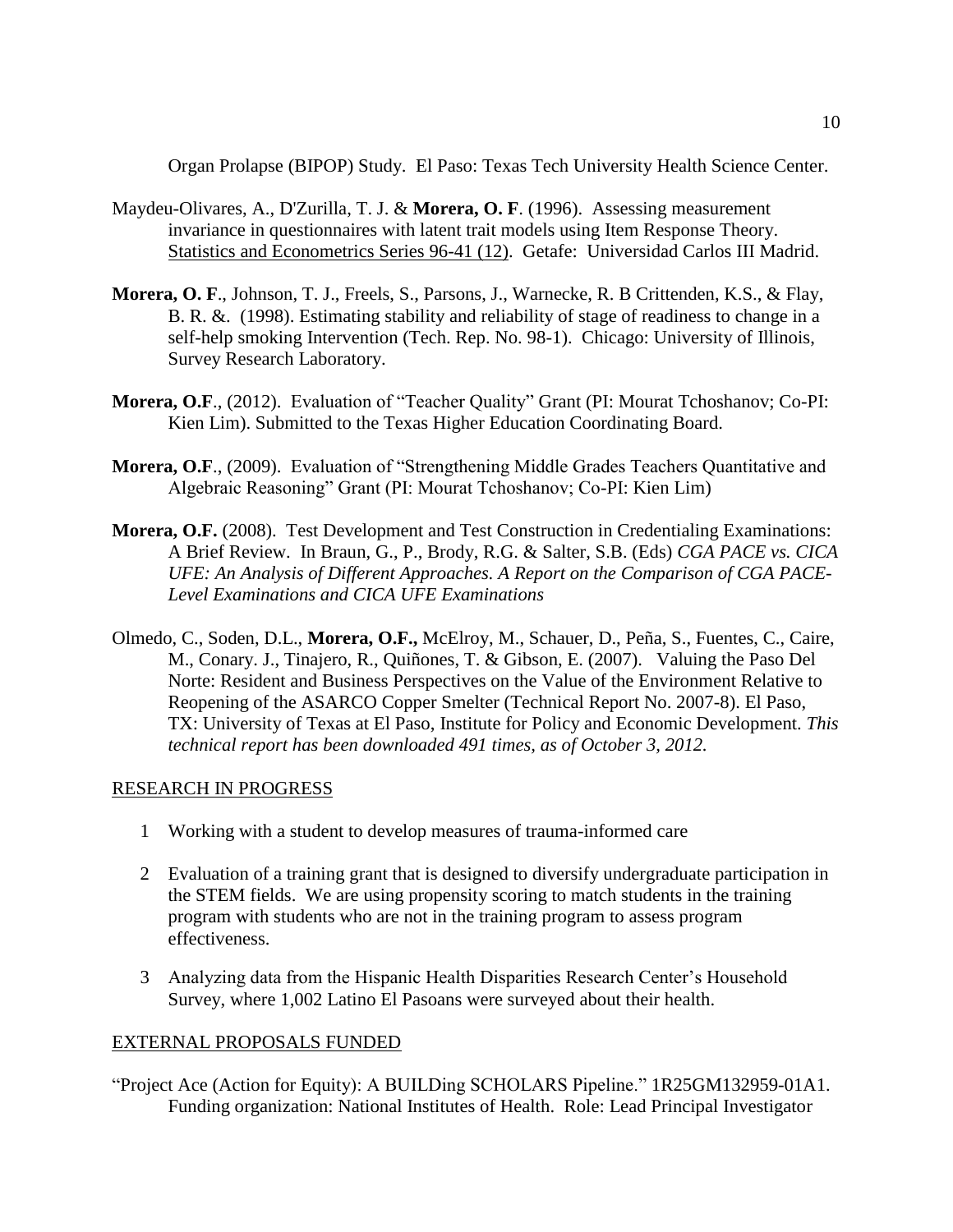(on a team of 3 Multiple PI's). Amount: \$1,350,000. Funding period: September 10, 2020 – July 30, 2025.

- "Phase II of BUILDing SCHOLARS." Linked award numbers RL5GM118969, TL4GM118971, and UL1GM118970. Funding organization: National Institutes of Health. Role: Multiple Principal Investigator (on a team of 7 PI's). Amount: \$17,941,149. Funding period: July 1, 2019 – June 30, 2024
- "Crime and Victimization on the US-Mexico Border: A Comparison of Legal Residents, Illegal Residents and Native-Born Citizens in El Paso, TX.". Proposal submitted to the National Institute of Justice. Role: Co-Investigator/Statistician. Amount: \$521,702. Funding period: April 2019 – March 2022.
- "BUILDing SCHOLARS." Linked award numbers RL5GM118969, TL4GM118971, and UL1GM118970. Funding organization: National Institutes of Health. Role: Multiple Principal Investigator (on a team of 8 PI's). Amount: \$22,600,000. Funding period: September 1, 2014 – June 30, 2019.
- "BUILDing SCHOLARS." 1 P20 MD008700-01. Funding organization: National Institutes of Health. Role: Principal Investigator (of a team of 8 PI's). Amount: \$225,816. Funding period: September 25, 2013 – March 25, 2014.
- "Culturally Adapted Brief Motivational Intervention to Reduce Heavy Drinking among Heavy Latinos." Role: Co-Investigator/Statistician (PI: Craig Field). Funding period: June 1, 2014 – May 30, 2016. Amount: \$2,074,686.
- "Hispanic Health Disparities Research Center." 1 P20 MD002287-05. Funding Organization: National Institutes of Health/National Center for Minority Health and Health Disparities. Role: Co-Investigator (PI: Elias Provencio-Vasquez; Original PI: Robert Anders). Amount: \$6,611,592. Funding period: 10/1/08 – 6/30/14
- "Tailored-Web and Peer Email Cessation Counseling for College Smokers." R01-HL089491- Funding Organization: National Institutes of Health. Role: Co-Investigator (PI: Lawrence Ahn) Amount: \$2,988,522. Funding period: 9/5/07 – 5/31/11
- "Learning Exercise through Academics in your Neighborhood." Funding Organization: Center for Border Health Research. Role: Principal Investigator. Amount: \$74,542. Funding period: 1/08 – 6/09.
- "Physical Activity, Nutrition & Built Environment in a Bi-national Border Setting." 1 R21 ES014206-0. Funding Organization: National Institutes of Health. Author: de Castro, J. Role: Co-Investigator/Statistician. Amount: \$399,946. Funding period: September 2005- August 2008.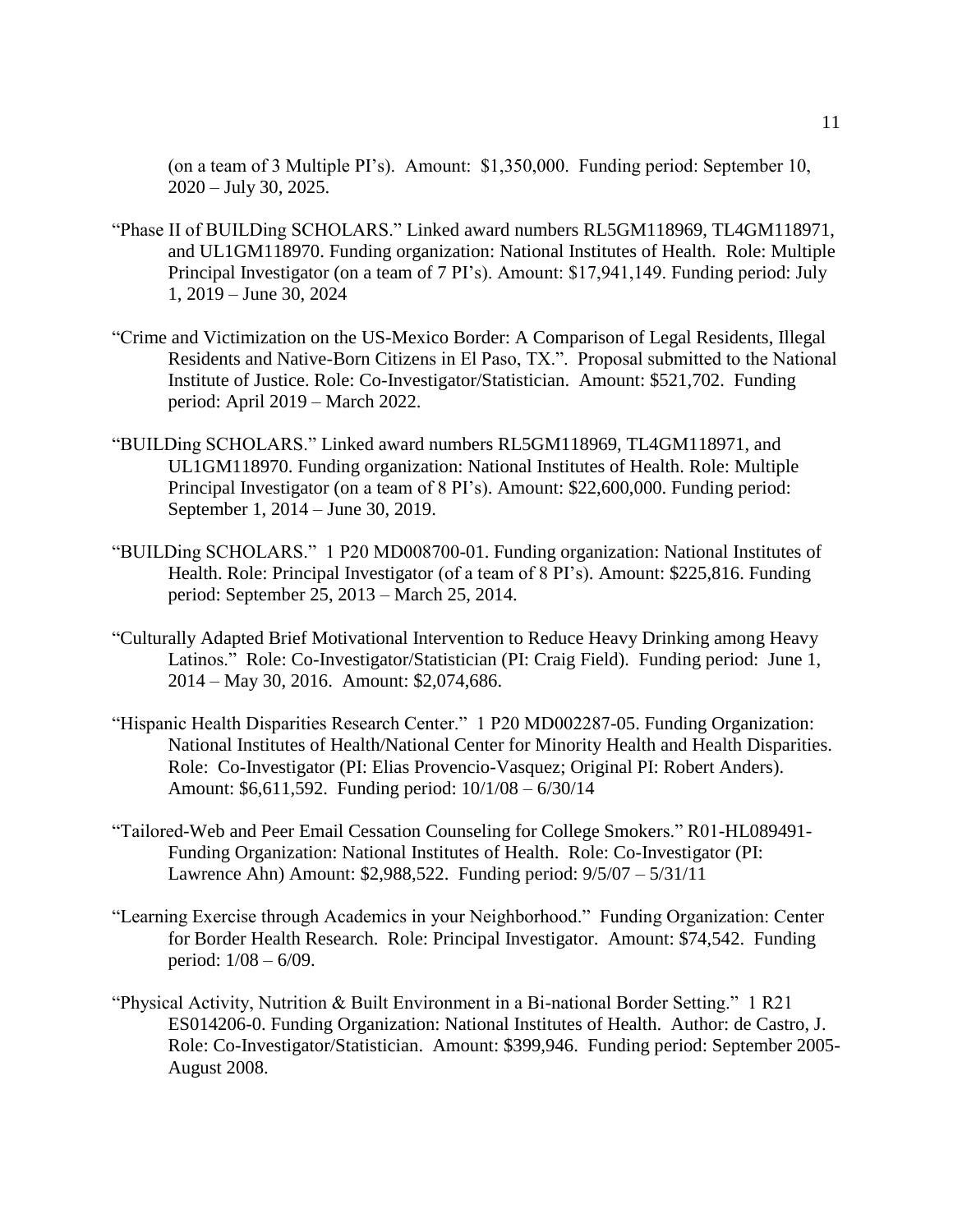- "Promoting Health Parity among Mexican-American Women." 5 R24MD00520-03. Funding Organization: National Institutes of Health/National Center for Minority Health and Health Disparities. Role: Principal Investigator. Amount: \$1,146,689. Funding period: October 2003 – September 2006. Original PI: Karen Schmaling.
- "Decision Aids and Colorectal Cancer Screening Decisions in a Hispanic Population." 2 R24 MH47167-11 Funding Organization: National Institutes of Mental Health/Minority Research Infrastructure and Support Program. Author: Morera, O.F and Kim, L. Role: Project Director. Amount: \$282,128. Funding period: July 2003- June 2006.
- "Career Opportunities in Research (COR) Training." 2 T24 MH19978-05. Authors: Zarate, M., & Morera, O.F. Funding Organization: National Institutes of Mental Health. Role: Co-Principal Investigator. Amount: \$1,015,251 over 5 years. Funding period: September 2002-August 2007.
- "Web-Based Smoking Intervention for College Aged Hispanic Women." 1 R24MD00520-02 Author: Morer.225a, O.F., Funding Organization: National Center on Minority Health and Health Disparities/National Institutes of Health. Role: Project Director. Amount: \$106,114. Funding period: October 2004-September 2006.

### INTERNAL PROPOSALS FUNDED

- "Web-Based Survey of Alcohol Use among College Student at the University of Texas at El Paso. Authors: Morera, O.F & Blume, A.W. Funding Organization: Office of the Vice President for Academic Affairs/Tobacco Settlement Monies. Role: Principal Investigator. Amount: \$6,033.00. Funding period: June 2004-August 2004.
- "Web- Based Survey of Tobacco Use among College Student at the University of Texas at El Paso. Authors: Morera, O.F. Funding Organization: Office of the Vice President for Academic Affairs/Tobacco Settlement Monies. Role: Principal Investigator. Amount: \$32,064.00. Funding period: June 2002-August 2003.
- "What Is and What Is Not Item Bias: A Cross-Cultural Assessment of Several Psychological Instruments." Funding Organization: University of Texas at El Paso Research Institute. Role Principal Investigator. Amount: \$2,700.00. Funding period: October 2001-August 2002.
- "The effect of a decision aid on prostate cancer knowledge and interest in PSA testing." Submitted to the University of Texas at El Paso Research Institute. Role: Principal Investigator. Amount: \$2,000.00. Funding period: October 1999-August 2000.

## INVITED PAPERS AND PANEL DISCUSSIONS

Morera, O.F. (2014, April). Assessing Measurement Invariance in Translated Measures.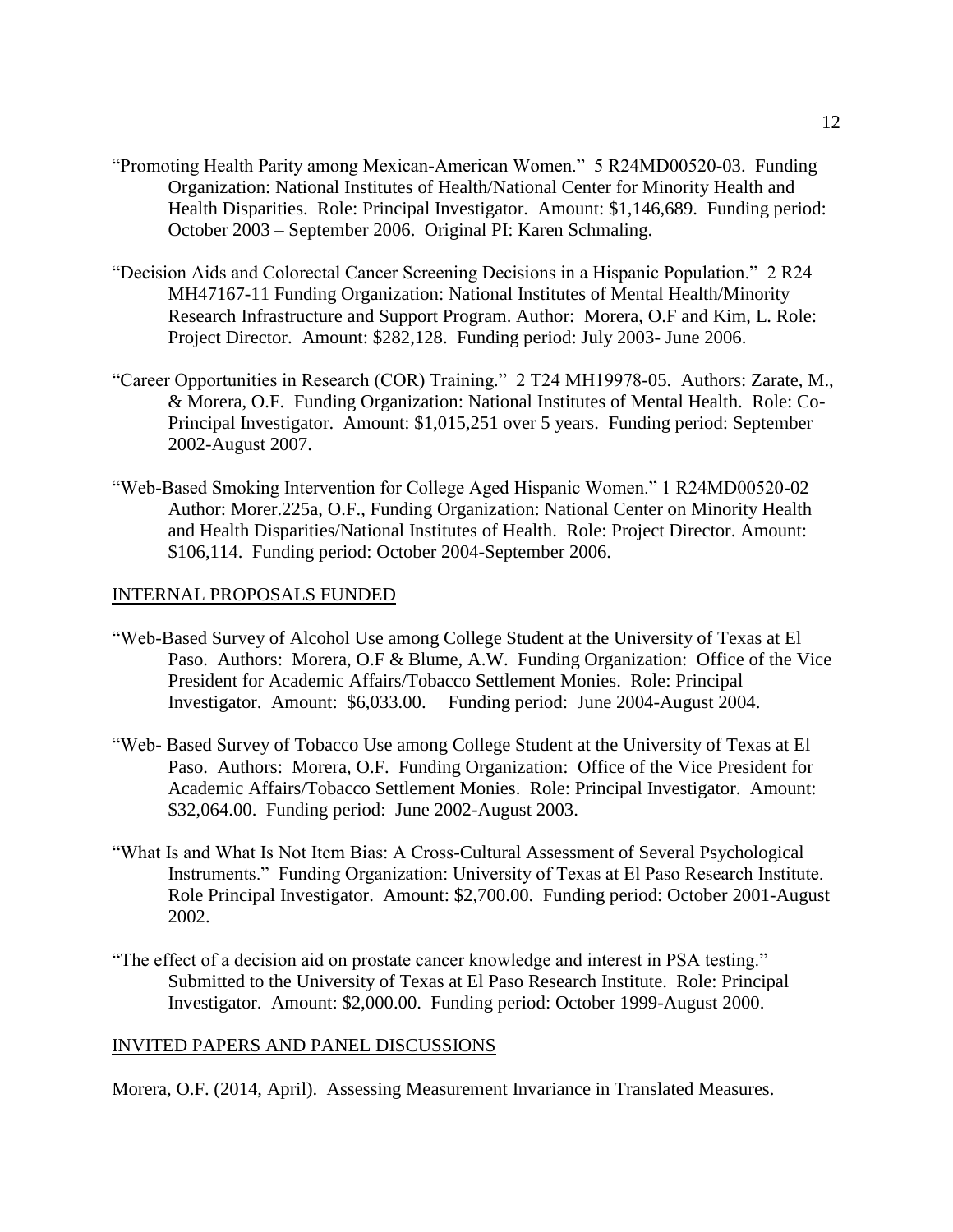Symposium presentation as part of the "Assessment Strategies and Methodologies for Research with Diverse Populations: Translations and Transcreations" Pre-conference workshop for the Society for Behavioral Medicine Meetings. Philadelphia, PA.

- Morera, O.F. (2013, February). Decision Aids and Health Disparities. Invited panelist (along with Dr. Valerie Reyna and Dr. James Stahl) for the Interdisciplinary Decision Research Group Conference. El Paso, TX.
- Morera, O.F. (2008, May). Using Psychological Science to Understand Health Screening Decisions in Underserved Populations: The Case of Colorectal Cancer. Invited presentation for the 6<sup>th</sup> Cancer, Culture and Literacy Conference. Tampa, FL.
- Morera, O.F. (2007, October). Using Psychological Science to Understand Health Screening Decisions in Underserved Populations: The Case of Colorectal Cancer. Invited presentation for the Department of Psychology at Southern Illinois University at Carbondale. Carbondale, IL.
- Morera, O.F. (2005, March). Decision Aids and Colorectal Cancer Screening Interest among Hispanics in El Paso, TX. Invited presentation for the Judgment and Decision Making research group at The Ohio State University. Columbus, OH.
- Morera, O.F. & Skewes, M.C. (2004, December). Can Web-Based Approaches be applied to Smoking Cessation. Invited presentation for the Paso del Norte Chapter of the Society of Public Health Educators. El Paso, TX.
- Morera, OF. (2003, December) Assessing Smoking Prevalence at a Predominantly Latino University via a Web-Based Survey. Invited presentation for a panel on college student smoking at the National Conference on Tobacco or Health. Boston, MA.
- Morera, O.F. (1998, December). The "Divide and Conquer" Principle of Multi-Criteria Decision Making: Its Evaluation and a Proposed Medical Decision Making Extension. Invited paper presented at the University of Illinois at Chicago Medical Decision Making Colloquium, University of Illinois at Chicago.
- Morera, O.F. (1998, November). Decision Aids and Informed Consent in Prostate Screening. Invited paper presented for the American Cancer Society site visit of the University of Illinois at Chicago Cancer Center, University of Illinois at Chicago
- Morera, O. F**.** (1997, October). A Psychometric Analysis of the "Divide and Conquer" Principle in Decision Analysis. Invited presentation at the Awards Ceremony for the Decision Analysis Society of the Institute for Operations Research and the Management Sciences, Dallas, Texas.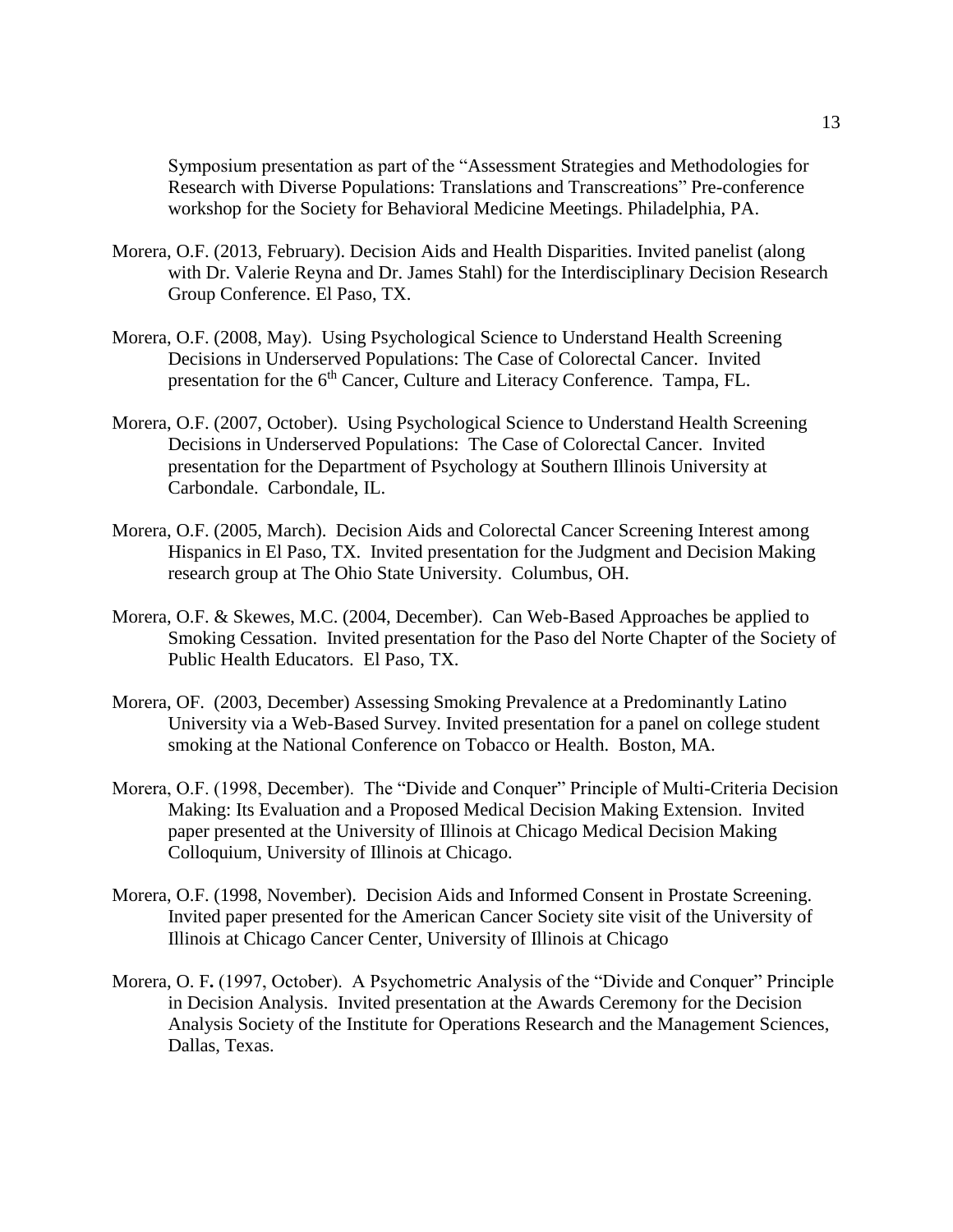- Morera, O. F. (1997, October). A Psychometric Assessment of the Divide and Conquer Principle in Multiattribute Decision Making. Invited paper presented at the Cognitive Psychology Colloquium, University of Illinois at Chicago
- Morera, O. F. (1995). The WTA/WTP Disparity and the Economic Value of Street Trees. Invited paper presented at the Quantitative Psychology Colloquium, The Ohio State University, Columbus, Ohio.

#### SYMPOSIUM ORGANIZED FOR CONFERENCES

Morera, O.F. (2002, November). An Assessment of Decision Decomposition in the Professional Literature and the Real World. Symposium organized for the Society for Judgment and Decision Making Meetings

PAPERS PRESENTED AT CONFERENCES (underlined names denote student authors, papers only listed from last 10 years)

- Echegoyen, L.E., Morera, O.F. & Boland, T.B. (August, 2019). Supporting Student Research and Professional Development. Presented at the e-conference for RFRM-19-003: Diversity Program Consortium Dissemination and Translation Awards
- Heydarian, N.M. & **Morera, O.F.** (March, 2019). Development & Validation of a Measure Assessing Blind Patients' Perceptions of their Healthcare Providers' Stereotype Content. Paper presented at the Annual Meetings of the Society for Behavioral Medicine. Washington, D.C.
- Delgado, M., Hughes, A.S., Serna, C., Castañeda, E., Boland, T., & **Morera, O.F**. (April, 2018). Data problems: A cautionary tale about curve fitting in STEM. Paper presented at the 9th International Conference on Ethics in Biology, Engineering and Medicine in Miami, FL.
- Delgado, M., Hughes, A.S., Serna, C., Oviedo Ramirez, S., **Morera, O.F,** Corral, G. & Boland, T. (April, 2018). Navigating ethics in a STEM training grant. Paper presented at the 9th International Conference on Ethics in Biology, Engineering and Medicine in Miami, FL.
- Morera, O.F. (2014, January). *BUILDing SCHOLARS Student Survey: Preliminary Analysis and Results*. BUILDing SCHOLARS Planning Conference, El Paso, Texas.
- Lim, K. H., & **Morera, O**., (2011, March). *Using Clickers and Prediction Items to Address Students' Mathematical Misconceptions*. Sun Conference, El Paso, Texas.

POSTERS PRESENTED AT CONFERENCES (underlined names denote student authors over last ten years; posters only included from last 10 years)

Montoya, T.I, **Morera O. F**., Sanchez S. & Mallett VT (March, 2020). Validation of the Body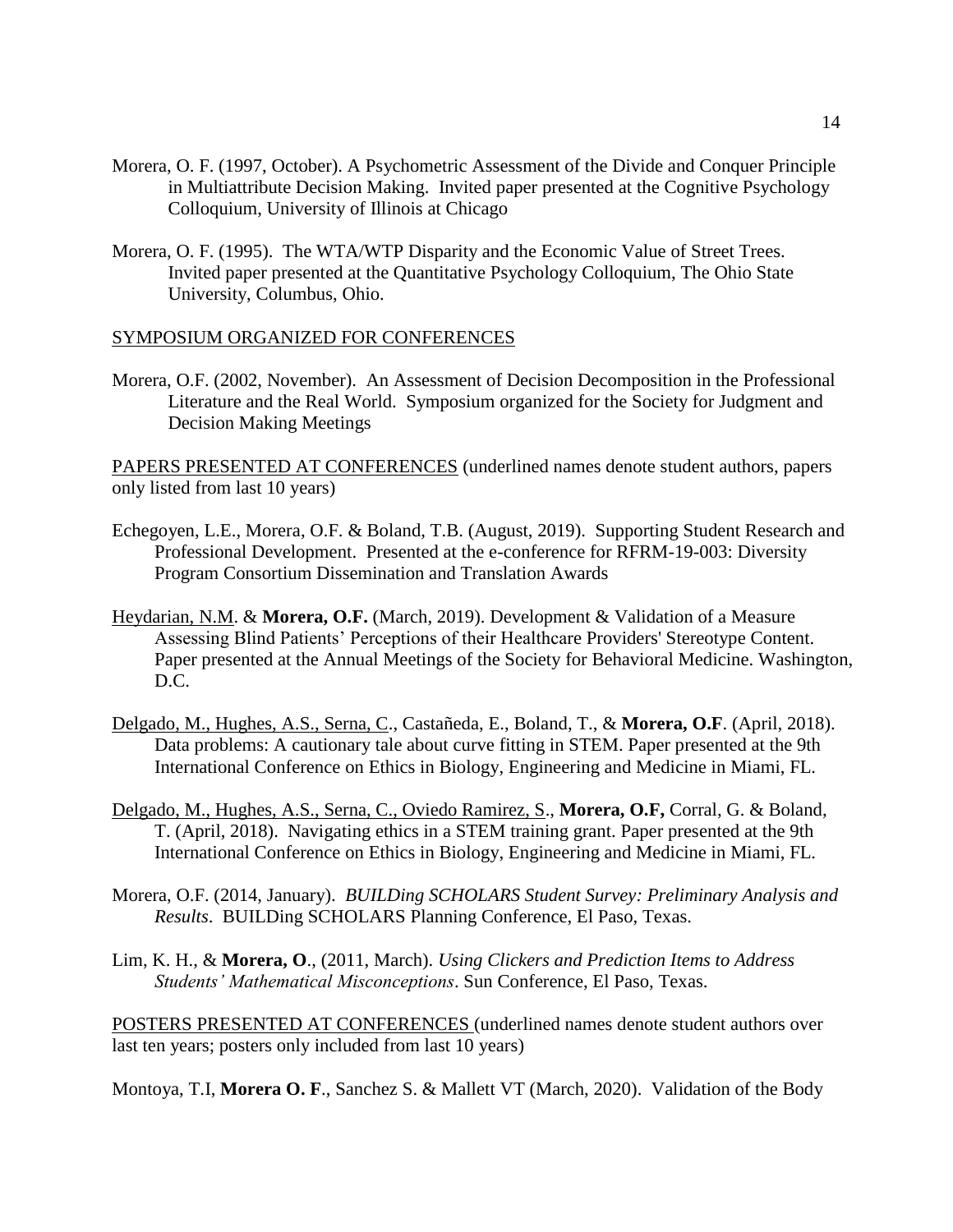Image in Pelvic Organ Prolapse Questionnaire in Spanish-Speaking Latinas. Society of Gynecologic Surgeons 46th Annual Scientific Meeting.

- Hughes, A.S. & **Morera, O.F**. (March, 2019). "The role of social support and community interaction on treatment adherence in the Diabetes Online Community (DOC). Poster presented at the Annual Meetings of the Society for Behavioral Medicine.
- Campos, G., Heydarian, N.M. & **Morera, O.F**. (February, 2019). Healthcare Providers' Stereotypes and Decision Making with Blind Patients. Poster presented at the Annual Meetings of the Society for Personality and Social Psychology. Portland, OR.
- Lechuga, J., Bray, J., Madrigal-Gonzalez, L., Capps, J. & **Morera, O.F**. (February, 2019). Creeping or Just Checking In?: The Development and Validation of a Scale That Assesses Cyber "Creeping." Poster presented at the Annual Meetings of the Society for Personality and Social Psychology. Portland, OR
- Richards, D.K., Frietze, G., Fetterman, A.K. & **Morera, O.F**. Personality Correlates of Self-Reported Fantasy Football Success. (November 2018). Poster presented at the Annual meetings of the Society of Judgment and Decision Making. New Orleans, LA.
- Morales, D.X., Cohn, L.D, Oviedo, S.L., Alvarez, M.J., Corral, G., Serna, C.S., Blush, J.M., **Morera, O**, **F**, Boland. T., Wagler, A., Aley, S.B., Cox, M.B. & Echegoyen, L.E. (October 2018). BUILDing SCHOLARS' High Impact Interventions I: Improving Grades, College Retention and Science Self-Efficacy. Poster presented at Diversity Program Consortium of the Annual BUILDing SCHOLARS Meeting. New Orleans, LA.
- Morales, D.X., Cohn, L.D, Oviedo, S.L., Alvarez, M.J., Corral, G., Serna, C.S., Blush, J.M., **Morera, O**, **F**, Boland. T., Wagler, A., Aley, S.B., Cox, M.B. & Echegoyen, L.E. (October 2018). BUILDing SCHOLARS' High Impact Interventions II: Improving Grades, College Retention and Science Self-Efficacy. Poster presented at Diversity Program Consortium of the Annual BUILDing SCHOLARS Meeting. New Orleans, LA.
- Heydarian, N.M., Hughes, A.M. & **Morera, O.F**. Stereotypes and Barriers: The role of the Stereotype Content Model and Diabetes Distress in Blind Adults with Diabetes (April, 2018). Poster presented at the Society for Behavioral Medicine meetings, New Orleans, LA
- Heydarian, N. M., Heydarian, M. M., Uribe, M., Arriaga-Pazos, F., Campos, G., Heydarian, C., & **Morera, O. F**. (2018, February). Advice to healthcare providers from blind and visually impaired patients. Presented at the Cultural Competence Conference, El Paso, TX.

Echegoyen, L.E., Alvarez, M.J., Aley, S.B., Boland, T., Collins, T.W., Corral, G. M. Cox, M.B.,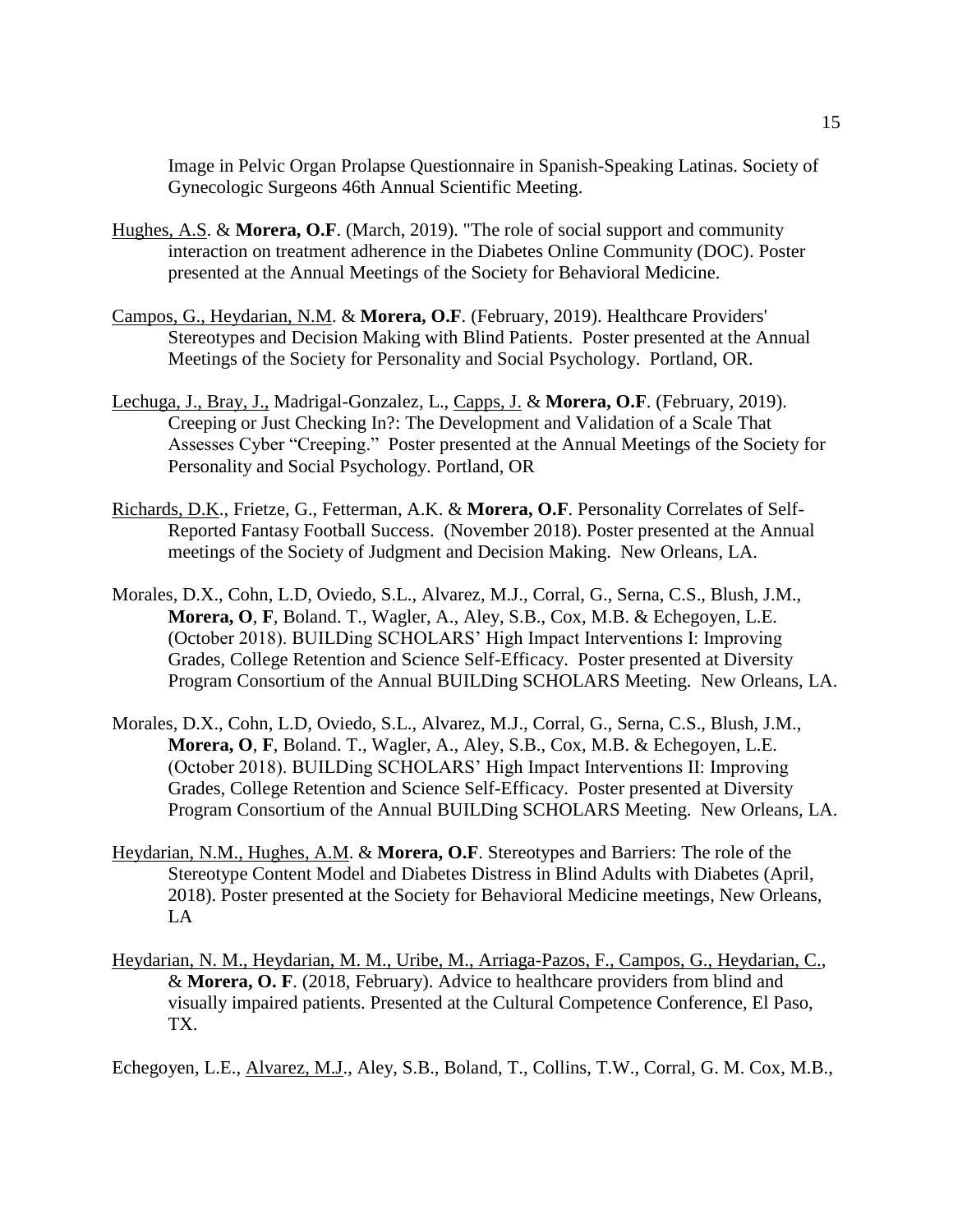Grineski, S.E., **Morera, O. F**., Oviedo, S. L., Clark, J. & Wagler, A. (October, 2017). BUILDing SCHOLARS: Combining Asset Bundles with High Impact Practices. Poster presented at the 2017 Diversity Program Consortium Annual Conference, Rockville, MD.

- Morales, DX, Grineski, SE, Corral, G, Aley S, Boland T, Collins, TW, Cox, M, Echegoyen L, **Morera, O,** & Wagler, A. (October, 2017). Finding the best match: Managing a multiinstitutional mentoring program using an online mentoring interface. Presented at the 2017 Diversity Program Consortium Annual Conference, Rockville, MD.
- Richards, D. K., **Morera, O. F.,** & Field, C. A. (2017, June). Quality over quantity: The relationship between self-determined motivation and alcohol use. Poster presented at the annual convention of the Research Society on Alcoholism, Denver, CO.
- Field, C., **Morera, O.F**., Cabriales, J.A. & Cardoso, J. (June, 2017). Validation of the Readiness to Change Questionnaire in a Sample of Heavy Drinkers in a Trauma Care Setting. Poster presented at the Annual Scientific Meeting of the Research Society on Alcoholism, Denver, CO
- Hughes, A.S., Perez, G.M., & **Morera, O.F**. (April, 2017). WebMDon't: Creating a scale to measure online health information seeking behavior. Poster presented at the Society for Behavioral Medicine Conference in San Diego, California
- Hughes, A.S., Serna, C., Boland, T., & Morera, O.F. (September, 2016). Evaluating the pre- and post-tests of the BUILDing SCHOLARS Boot Camp. Poster presented at the 1st Annual BUILDing SCHOLARS Symposium at the University of Texas at El Paso.
- Alvarez, M.J., Balcazar, P., Oviedo Ramirez, S., Frankowski, S., & **Morera, O.** (2016). Development of a scale measuring abstract and concrete factors of social vengeance. Poster presentation at the 17th Annual Meeting of the Society for Personality and Social Psychology, San Diego, California.
- Gorbett, D., Gutierrez, K., & **Morera, O.F.** (2015, November). Gender, acculturation, depression and sensation seeking as correlates of gambling behavior. Poster presented at the Society of Judgment and Decision Making meetings. Chicago, IL
- **Morera, O.F**., Rangel, L.M., Neria, A.L., Millsap, R.E. & Dolan, J.G. (2014, November). Classifying Patients on the Problem Solving Decision Making with Latent Class Analysis. Poster presented at the Society for Medical Decision Making meetings. Miami, FL.
- Hughes, A.S., Marquez, L.M Reyes, S.M, Cribbs-Landrau, E., & **Morera, O.F.** (2014, November). Do Personality Dispositions and Relationship Styles Influence the Quality and Quantity of Facebook Usage? Poster presented at the UTEP Graduate Student Expo.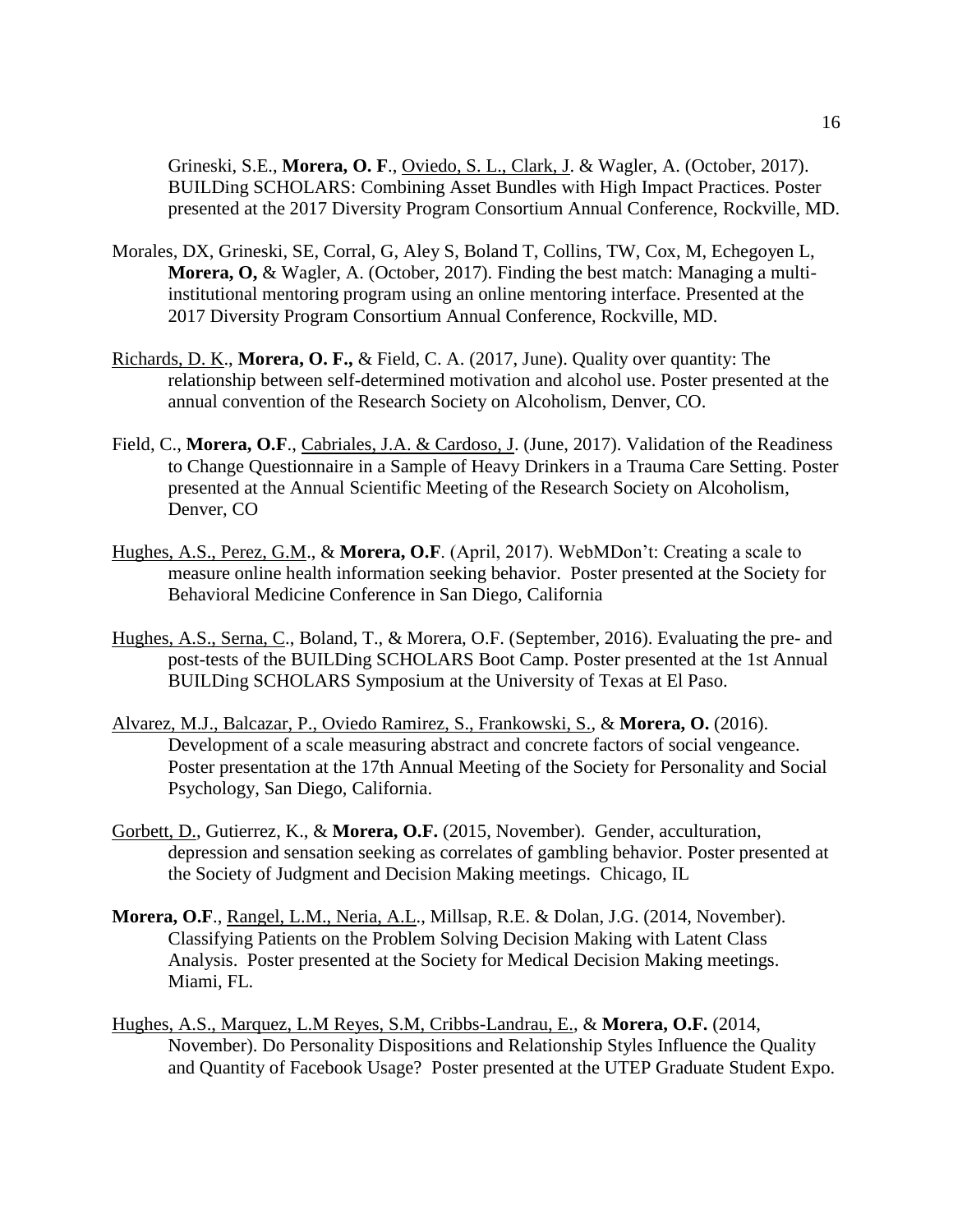- Aguirre, K.A., Lara, C., Armendariz, J, **Morera, O.F**. & Castro, F.G. (2014, April). Pilot study of a new avoidant coping behavior measure for Hispanic adults. Poster presented at the Society for Behavioral Medicine meetings. Philadelphia, PA.
- Stokes, S.M., Smith, B.A., Shenberger, J. & **Morera, O.F**. (2013, May). Longitudinal Assessment of the Hindsight Bias. Poster presented at the Annual Meetings of the Oklahoma-Kansas Judgment and Decision Making Meetings. Oklahoma City, OK.
- **Morera, O.F**., Stokes, S., Smith, B.A. & Shenberger, J.M. (2013, February). A longitudinal assessment of the hindsight bias. Poster presented at the Interdisciplinary Decision Research Group Conference (with Dr. Valerie Reyna and Dr. James Stahl as invited guests). El Paso, TX.
- Castro, F.G., Lapeyrouse, L.M., Morera, O.F. & Balcazar, H.G. (2012, October). Psychological Distress and Frequency of Mobility Across the El Paso-Juarez Border: Risk and Protective Factors. Poster presented at the 2012 Science of Eliminating Health Disparities Summit. National Harbor, Maryland.
- Lapeyrouse, L.M., **Morera, O.F.**, & Balcazar, H.G. (2012, October). Affordability Remains Key to Addressing Health Access Barriers among Insured Latinos. Poster presented at the American Public Health Association Meetings. San Francisco, CA.
- **Morera, O.F., Duran, M.D., & Stokes, S. (2012, May). A longitudinal assessment of the** hindsight bias. Poster presented at the American Psychological Society meetings. Chicago, IL.
- Jabeen, L. N. **Morera, O.F**., & White, K. (2012, May). The effect of external threats on negative emotions. Poster presented at the American Psychological Society meetings. Chicago, IL.
- Newton, J., **Morera, O.F**., Bolt, D., & Stoever, C.J. (2011, May). Response styles influence the study of demographic variables on attitudes towards homosexuality. Poster presented at the American Psychological Society meetings. Washington, DC.

### REVIEWING EXPERIENCE AND PROFESSIONAL SERVICE

#### *Book Reviewing*

Book reviewer for *Statistics in Context* published by Oxford University Press. Review completed December 2014

Book reviewer for *Statistics Online* published by Pearson. Review completed July 2013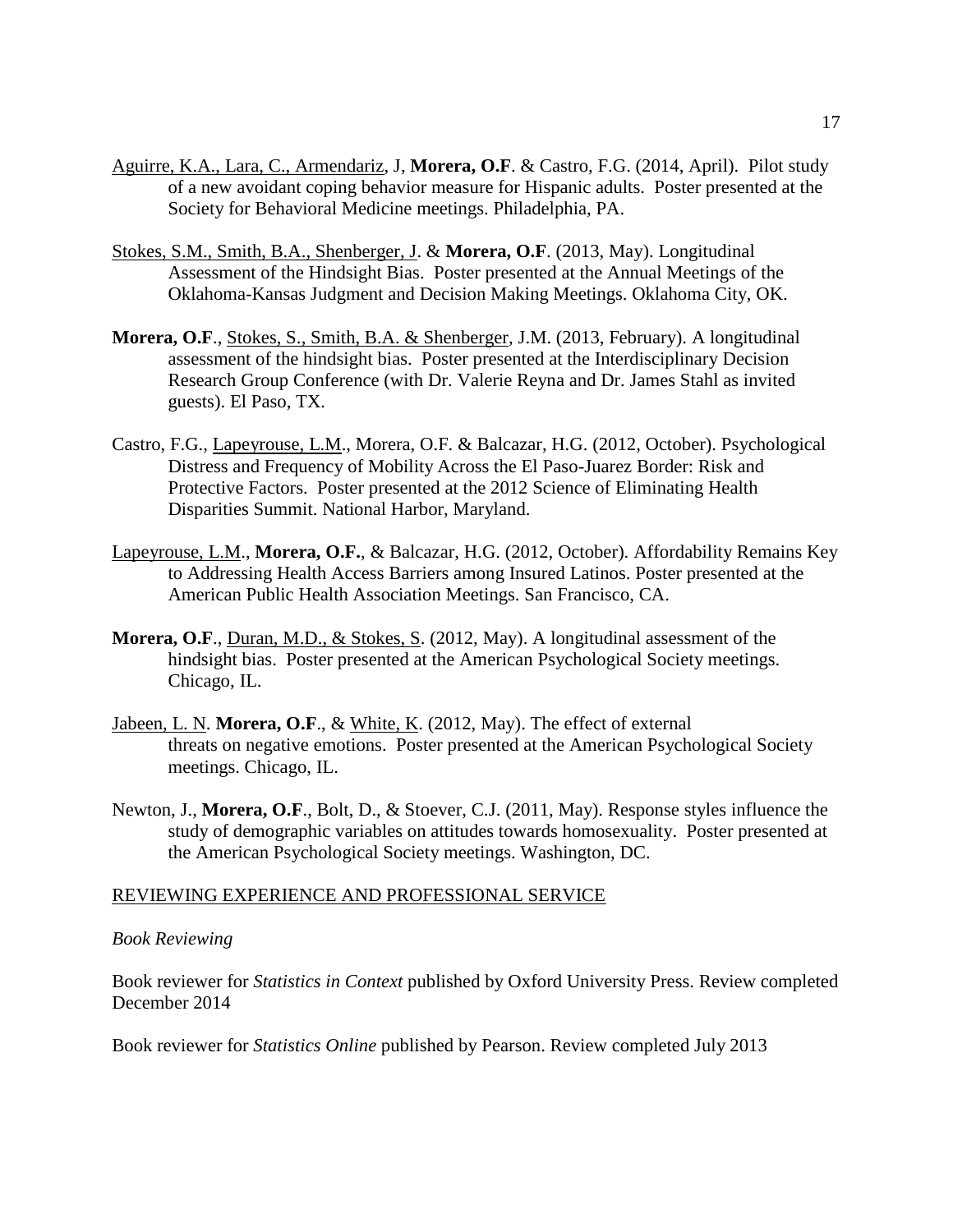Book reviewer for *Statistics: A Guide to Understanding Behavior* published by Prentice Hall. Review completed August 2011

Book reviewer *Statistics for Psychology (4th edition)* (2011) published by Prentice Hall. Review completed February 2011.

Book reviewer for *Modern Statistics for the Behavioral Sciences* (2010) published by Sage Publications.

Book reviewer for *Introducing Statistics and Probability for Behavioral, Cognitive and Social Sciences* published by McGraw-Hill Publications.

Book reviewer for Hastie, R & Dawes, R (2008). *Rational Choice in an Uncertain World: The Psychology of Judgment and Decision Making, 2nd Edition*. Thousand Oaks, CA: Sage.

## *Grant Reviewing*

Reviewed 10 grant proposals and scribed 4 grant proposals for the National Science Foundation in April 2021.

Reviewed 6 grant proposals for the National Cancer Institute (RFA-CA-18-026: "Improving the Reach and Quality of Cancer Care in Rural Populations") in January 2019.

Reviewed 6 grant proposals for the National Institutes of Health (RFA-GM-11-004: "Research to Understand and Inform Interventions that Promote the Research Careers of Students in Biomedical and Behavioral Sciences") in March 2011.

### *Reviewing of Conference Materials*

Reviewed abstracts for the Annual meetings of the Society for Medical Decision Making in 2010  $-2013.$ 

### *Editorial Board and Ad-Hoc Reviewing*

Co-guest editor (with Robyn Dawes) of the December 2007 special issue in the *Journal of Behavioral Decision Making*. The issue was dedicated to Paul Meehl's work on clinical versus statistical decision making.

Member of Editorial Board for *Cultural Diversity and Ethnic Minority Psychology* (2004-2014)

Member of Editorial Board for *Medical Decision Making* (2005-2007)

Member of Editorial Board for *Military Psychology* (2009 - present)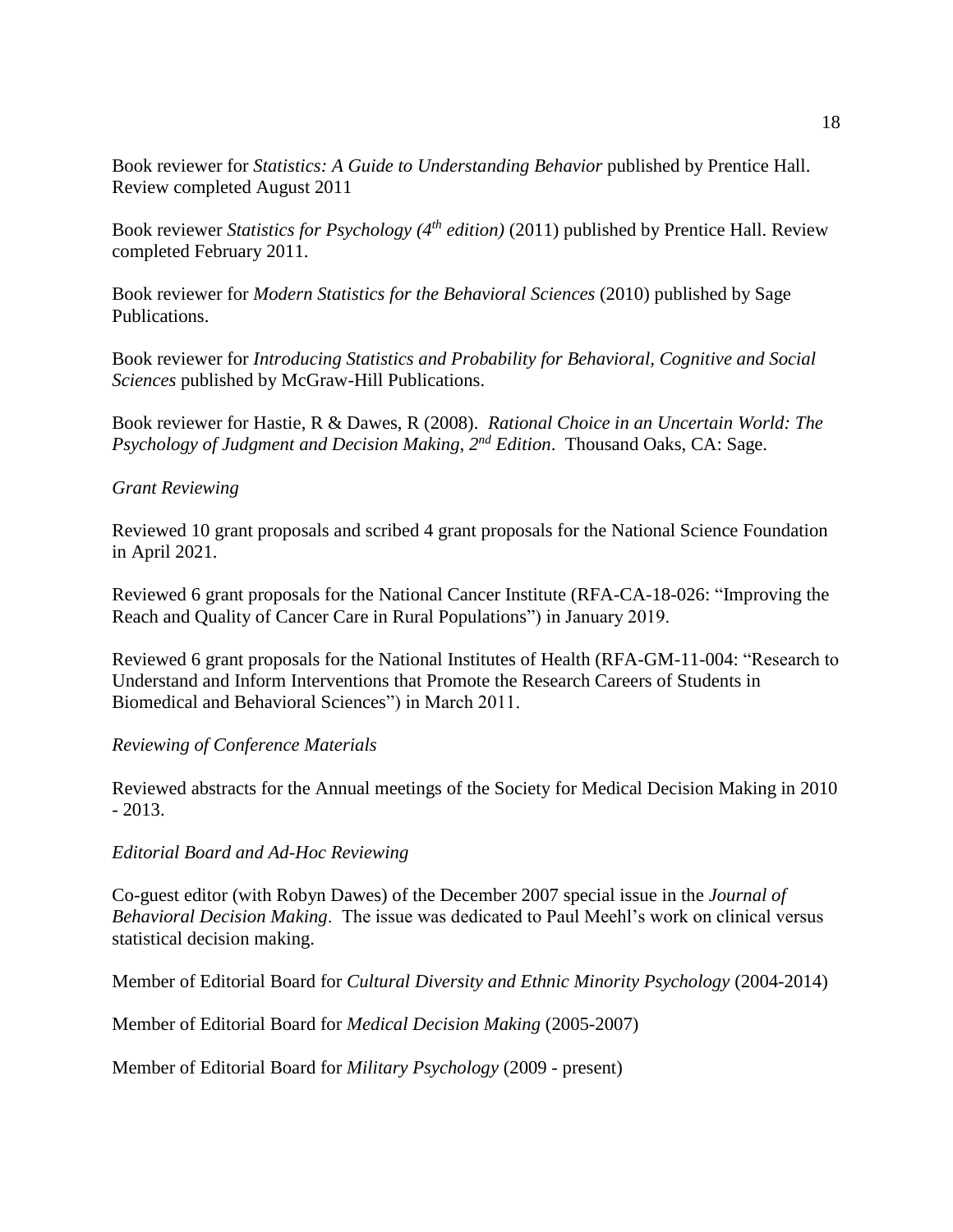### Ad-hoc reviewer for:

Acta Psychologica (2008) Addiction (1999) Addictive Behaviors (2012) American Journal of Public Health (2011) Applied Cognitive Psychology (2008) Body Image (2011, 2015-2016) Canadian Journal of Behavioural Sciences (1999) Cultural Diversity and Ethnic Minority Psychology (2004 - 2014) Diabetes Research and Clinical Practice (2016, 2018-2019) Educational Psychology (2011) Education Research Journal (2012) Ethics and Behavior (2016) Family Practice (2018) Health Education Research: Theory and Practice (2002, 2005, 2009) Journal of Behavioral Decision Making (2005 – 2008, 2010 – 2011, 2014-2015, 2017, 2020) Journal of General Psychology (2004, 2005) Journal of General Internal Medicine (2007, 2018-2019) Journal of Mathematical Psychology (2005) Journal of Homosexuality (2019) Journal of Psychology (2003, 2005 - 2007) Journal of Studies on Alcohol and Drugs (2009, 2011) Medical Decision Making (1997, 1999, 2005 – 2007, 2009-2012, 2016-2017, 2019- 2021) Military Psychology (2009 – 2011, 2017- 2019) Multivariate Behavioral Research (2006) National Institutes of Health (2011, 6 proposals) National Cancer Institute (2019, 6 proposals) National Science Foundation: Decision, Risk and Management Science (1995, 1998, 2001) Personality and Individual Differences (2008 – 2012, 2014-2019) Psychological Science (2005) Psychometrika (2008) Sexuality and Culture (2017)

### TEACHING EXPERIENCE

Graduate-Level:

Psychology 6302: Structural Equation Modeling Psychology 6307: Statistics I: Correlation and Regression Psychology 6308: Statistics II: Analysis of Variance/Experimental Design Psychology 6313: Multilevel Modeling Psychology 6323: Psychometrics Psychology 6335: Advanced Topics in Research Design and Data Analysis: Multivariate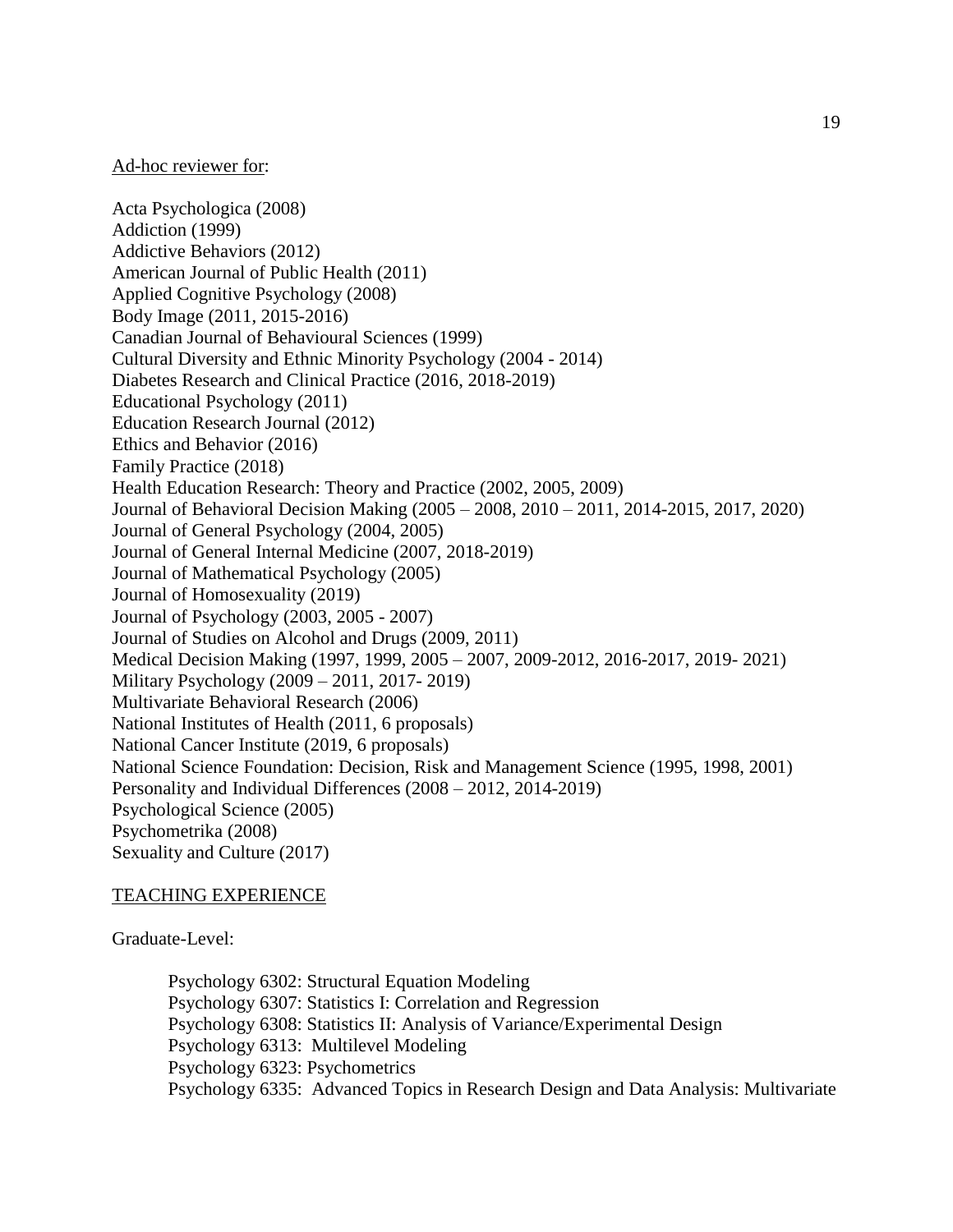## **Statistics**

Undergraduate:

Psychology 1301: Introduction to Psychology Psychology 1303: Introduction to Statistics Psychology 4321: Psychology of Judgment and Decision Making

# UNIVERSITY AND COMMUNITY SERVICE

| Date                                           | Position                                                                                                                                                                    |
|------------------------------------------------|-----------------------------------------------------------------------------------------------------------------------------------------------------------------------------|
| $1/2021$ to<br>present                         | Area Chair,<br>Health Psychology Concentration Area<br>Department of Psychology                                                                                             |
| $9/2019$ to<br>12/2020                         | Area Chair,<br>Social-Cultural Concentration Area<br>Department of Psychology                                                                                               |
| $9/2019$ to<br>3/2020<br>$9/2019$ to<br>2/2020 | Chair, Faculty Search Committee.<br>Social-Cultural Psychology<br>Member, Promotion Committee<br>Department of Sociology and Anthropology<br>University of Texas at El Paso |
| $2/2019$ to<br>present                         | Member, Professional Annual Review Committee<br>Department of Psychology, University of Texas at El Paso                                                                    |
| $9/2016$ to<br>9/2020                          | Chair, Award Committee, Department of Psychology                                                                                                                            |
| <b>Fall 2018</b>                               | Member, Search Committee for Research Investigator position<br><b>UTEP's Research Evaluation and Assessment Services</b>                                                    |
| $6/2016$ to<br>8/2017                          | Member, Graduate College Summer Funding Review Committee                                                                                                                    |
| $1/2015$ to<br>9/2017                          | Co-Chair, Professional Annual Review Committee<br>Department of Psychology, University of Texas at El Paso                                                                  |
| $10/2013$ to<br>8/2014                         | Member, Promotion and Tenure Committee<br>College of Liberal Arts, University of Texas at El Paso                                                                           |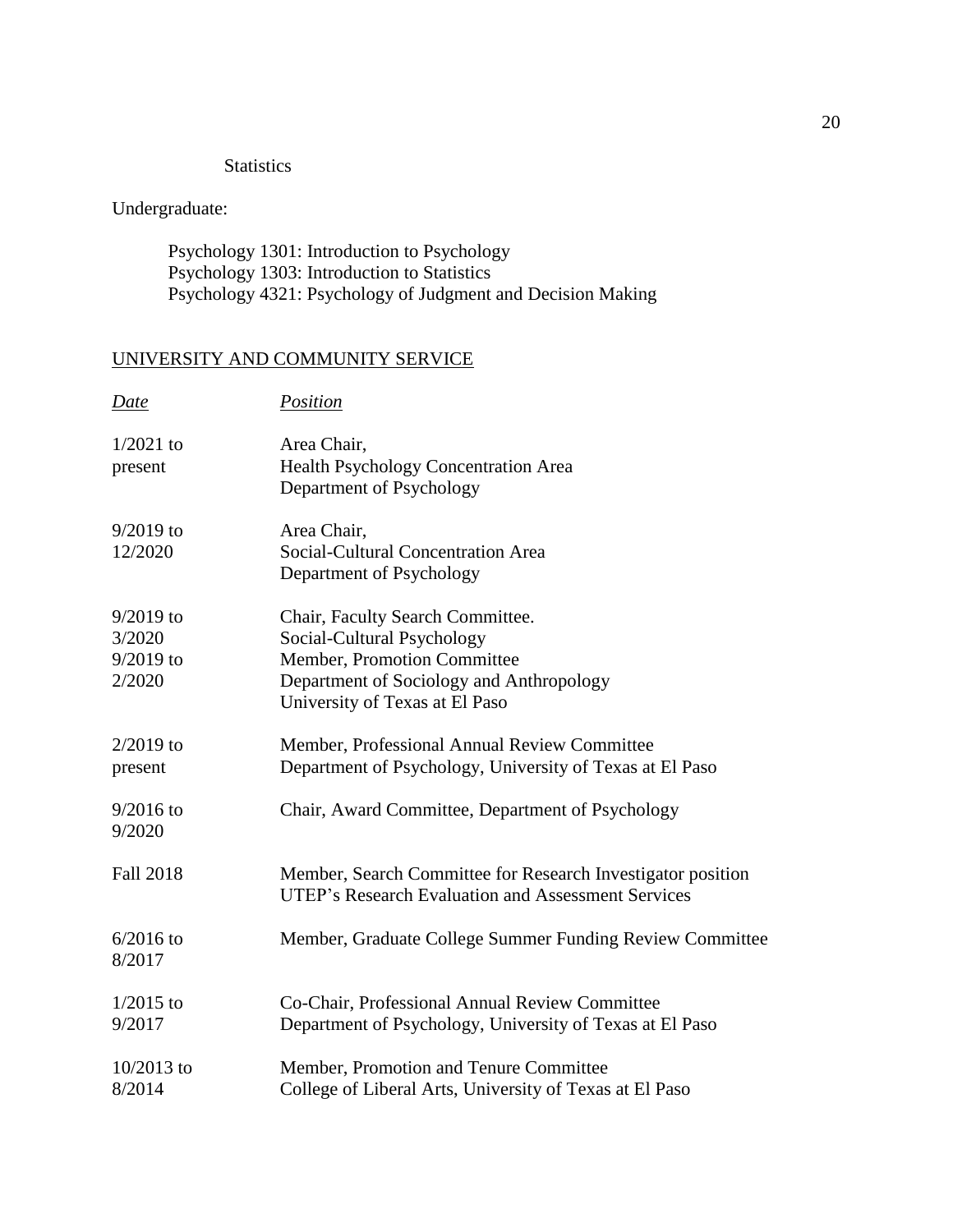| $7/2014$ to             | Member, Variety of Committees for BUILDing SCHAOLARS                                                                                                            |
|-------------------------|-----------------------------------------------------------------------------------------------------------------------------------------------------------------|
| present                 | University of Texas at El Paso and BUILD consortium                                                                                                             |
| $1/2013$ to             | Member, Teaching Post-doc search committee                                                                                                                      |
| 4/2013                  | Department of Psychology, University of Texas at El Paso                                                                                                        |
| $9/2012$ to<br>8/2014   | Member, Faculty Senate                                                                                                                                          |
| $10/2012$ to<br>2016    | Member, Internal Advisory Board<br>UTEP PUENTES Grant; This grant promotes post-baccalaureate<br>opportunities for Hispanics                                    |
| $3/2012$ to             | Member, Institutional Review Board                                                                                                                              |
| Present                 | University of Texas at El Paso                                                                                                                                  |
| $6/2010$ to             | Member, Chair Evaluation Committee                                                                                                                              |
| Present                 | Department of Psychology, University of Texas at El Paso                                                                                                        |
| $9/2010$ to             | Member, Department Steering Committee                                                                                                                           |
| 5/2015                  | Department of Psychology, University of Texas at El Paso                                                                                                        |
| $1/2010$ to             | Chair, Professional Annual Review Committee                                                                                                                     |
| 9/2011                  | Department of Psychology, University of Texas at El Paso                                                                                                        |
| $10/2008$ to<br>Present | Executive Committee and Co-Director of Research, Education and<br>Training Core; Hispanic Health Disparities Research Center, University of<br>Texas at El Paso |
| $1/2008$ to             | Area Chair, Health Psychology Concentration Area                                                                                                                |
| 12/2009                 | Department of Psychology, University of Texas at El Paso                                                                                                        |
| $1/2008$ to             | <b>Executive Committee</b>                                                                                                                                      |
| 12/2009                 | Department of Psychology, University of Texas at El Paso                                                                                                        |
| $11/2007$ to            | Member, Undergraduate Statistics Curriculum Committee                                                                                                           |
| Present                 | Department of Psychology, University of Texas at El Paso                                                                                                        |
| $9/2003$ to             | Chairperson, Graduate Admissions Subcommittee of GPC                                                                                                            |
| 9/2007                  | Department of Psychology, University of Texas at El Paso                                                                                                        |
| $9/2001$ to             | Member, University Faculty Senate                                                                                                                               |
| 8/2003                  | University of Texas at El Paso                                                                                                                                  |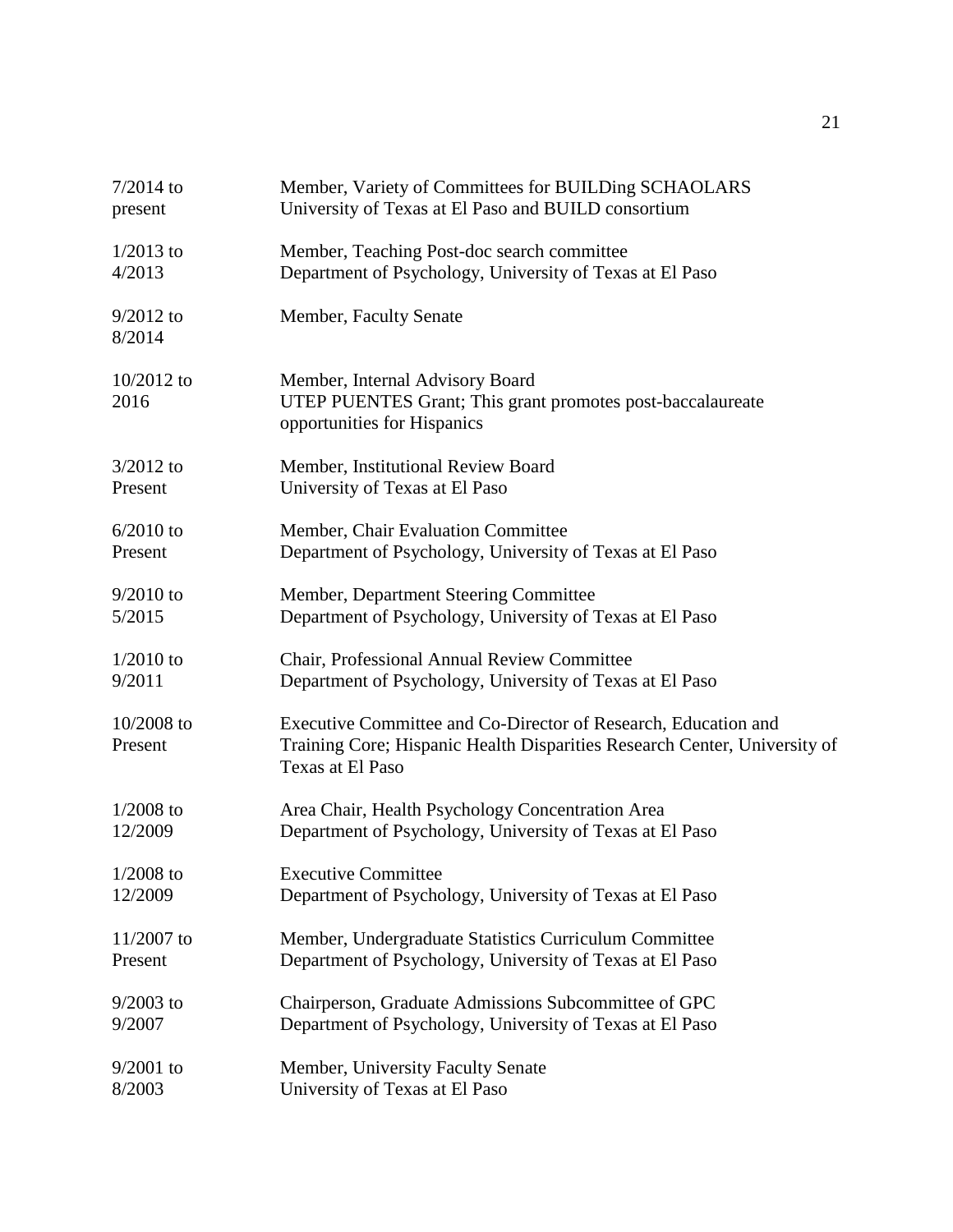| $9/2000$ to | Member, Undergraduate Curriculum Committee                |
|-------------|-----------------------------------------------------------|
| 8/2003      | Department of Psychology, University of Texas at El Paso. |
| $9/1999$ to | Member, Resource Committee                                |
| 8/2003      | Department of Psychology, University of Texas at El Paso. |
| $9/2003$ to | Member, Graduate Program Committee (GPC)                  |
| present     | Department of Psychology, University of Texas at El Paso  |
| $1/2000$ to | Member, Institutional Review Board                        |
| 06/2005     | Sierra Medical Center, El Paso, TX                        |
| $8/2000$ to | Member, Colorectal Cancer Steering Committee              |
| 9/2002      | Texas Tech University Health Science Center, El Paso, TX  |

I have also participated on the following graduate student committees at the University of Texas at El Paso:

## PhD Committees

Chairperson of the following student PhD committees:

| Norma P. Fernandez | Mosi Dane'el      | Dessaray Gorbett |
|--------------------|-------------------|------------------|
| Hendrik de Heer    | Nazanin Heydarian | Nicholas Evans   |
| Monica Skewes      | Allyson Hughes    |                  |
| Armando X. Estrada | Rubi Gonzales     |                  |

Member on the following student PhD committees:

| Elijah Ricks          | Katherine White                   | Christopher Johnson             |
|-----------------------|-----------------------------------|---------------------------------|
| Jose Cabriales        | Luis Omar Rivera                  | Rebecca Palacios                |
| Kevin Gutierrez       | Brooke de Heer                    | Laura Zimmerman                 |
| Julie Blow            | Thom Taylor                       | <b>Scott Culhane</b>            |
| Rachell Jones         | Kevin Jolly                       | F. James Billings               |
| David Herring         | Kendra Witt                       | <b>Candace Rutt</b>             |
| Stephanie Quezada     | Brenda Hanson                     | Imelda Guadalupe Alcalá Sánchez |
| <b>Misty Duke</b>     | Oscar Esparza                     | <b>Shelley Aikman</b>           |
| John A. Sauceda       | Julia Lechuga                     | Robert Hitlan                   |
| Linsa Jabeen          | <b>Colby Stoever</b>              | Julie Penley                    |
| Tamara Kang           | Dilata Ranadive                   | Gabriel Frietze                 |
| Miriam Alvarez        | Erica Landrau-Cribbs Justin Magee |                                 |
| Juliana Cardoso-Smith | Dylan Richards                    | Karla Llanes                    |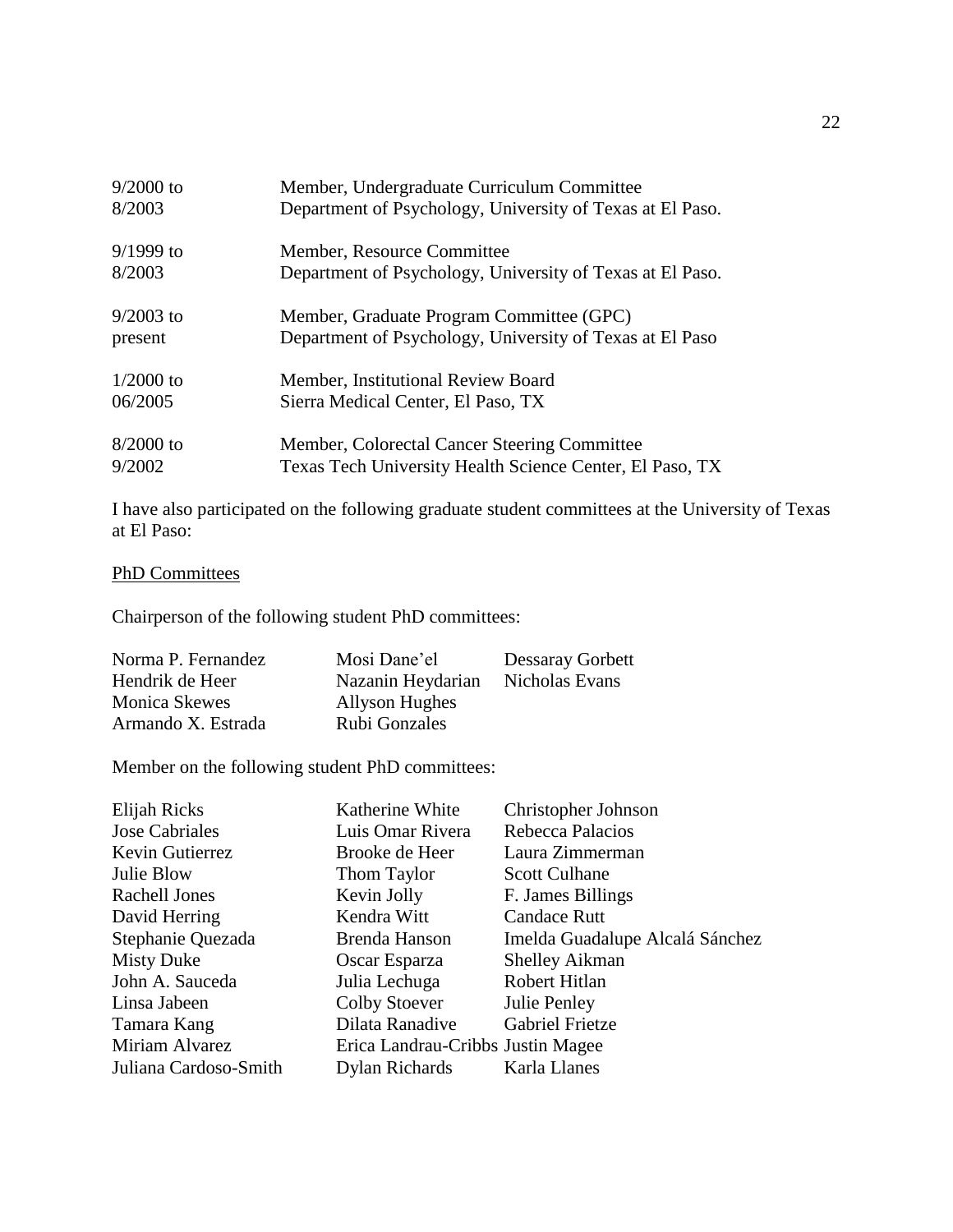## Master's Thesis Committees

Chairperson of the following student MA committees

| Mosi Dane'El       | Jesus Arturo Orona     | Priya Chakola        |
|--------------------|------------------------|----------------------|
| Sonya Stokes       | Daniel Romero          | <b>Monica Skewes</b> |
| Diane Arms         | Sandra Martinez        | Norma P. Fernandez   |
| Monica de la Torre | Giovanna Perez         | Dessaray Gorbett     |
| Rubi Gonzales      | <b>Robert McCreary</b> | Perla Perez          |
| Jennifer Castaneda | John Capps             |                      |

Member on the following student MA committees:

| Jessica Armendariz        | Julie Blow                                       |
|---------------------------|--------------------------------------------------|
| Dilata Ranadive           | Luis Alvarado (Mathematics)                      |
| Corin Ramos               | Elsa Martin                                      |
| Miguel Mendoza (Math)     | <b>Jose Cabriales</b>                            |
| Katherine Aguirre         | Jacqueline Lopez (Speech and Language Pathology) |
| Carlos Vargas             | Hendrik de Heer (Masters of Public Health)       |
| <b>Clinton Prall</b>      | Kevin Jolly                                      |
| Denise Rodríguez Esquivel | Norma Fernandez (Masters of Public Health)       |
| Leslie Hawley             | Amelie Tremblay (Sociology)                      |
| Dolores Hernandez         | Virginia Longoria                                |
| Christopher Johnson       | Adon Neria                                       |
| Cole Higley               | Dylan Richards                                   |
| Sandra Oviedo             | <b>Reyna Puentes</b>                             |
| Juliana Cardoso-Smith     | Xavier Vera                                      |
| Carlos Portillo           |                                                  |

## STUDENT AND POSTDOCOTRAL FELLOW ACCOMPLISHMENTS

The following former students (and a post-doctoral research associate) are currently in these academic positions/programs.

| Nazanin Heydarian, PhD  | Post-doctoral fellow<br>University of Texas at Austin School of Social Work and<br><b>Dell Medical Center</b>         |
|-------------------------|-----------------------------------------------------------------------------------------------------------------------|
| Allyson Hughes, PhD     | <b>Research Scientist</b><br>T <sub>1</sub> D Exchange<br>Cambridge, MA                                               |
| Lisa M. Lapeyrouse, PhD | Associate Professor in the Department of Public Health and Public<br>Health Sciences, University of Michigan – Flint. |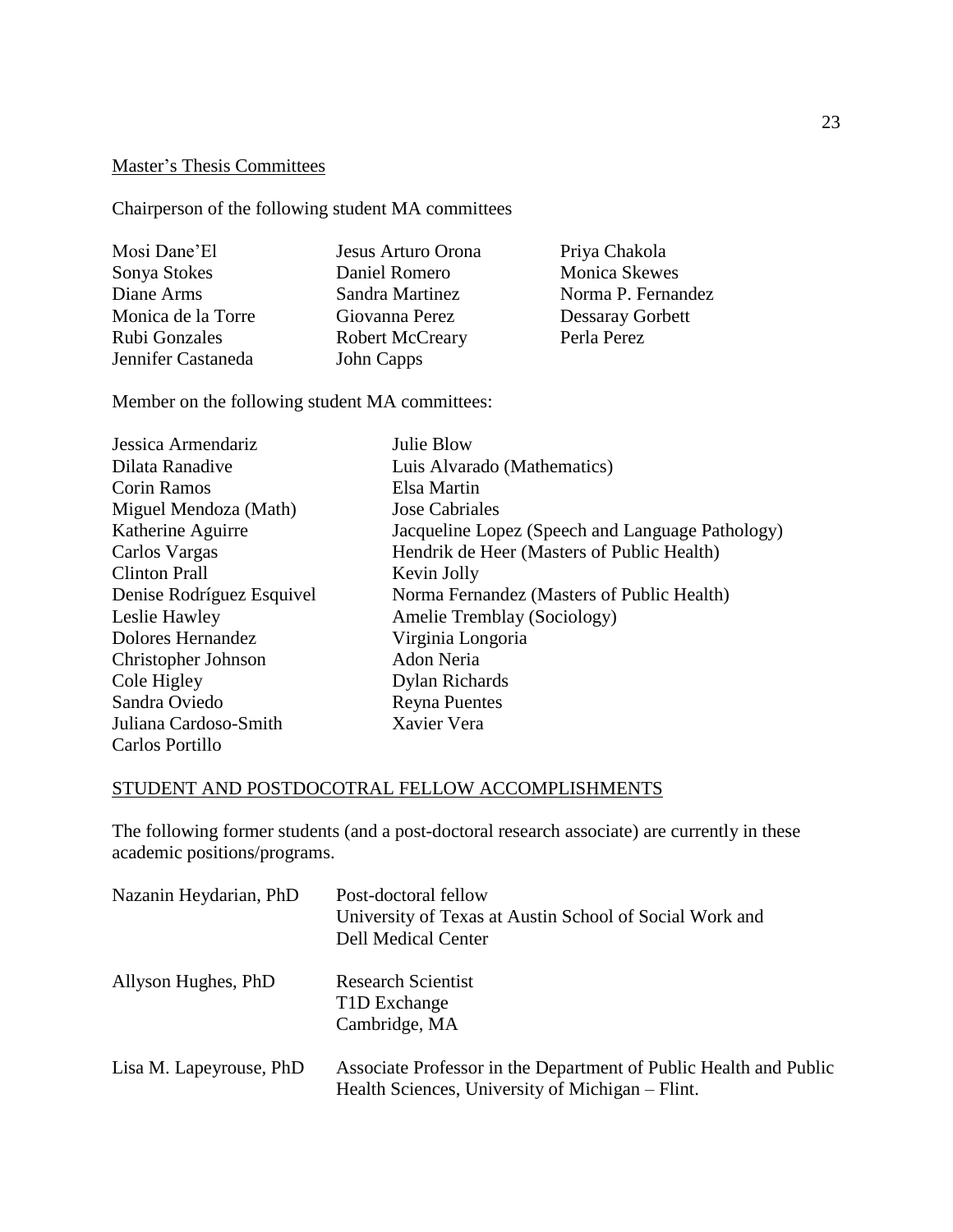|                           | Lisa was a post-doctoral research associate of the Hispanic Health<br>Disparities Research Center and was co-mentored by Hector<br>Balcazar and I.                                                                                                                                                                                                                                      |
|---------------------------|-----------------------------------------------------------------------------------------------------------------------------------------------------------------------------------------------------------------------------------------------------------------------------------------------------------------------------------------------------------------------------------------|
| Armando X. Estrada, PhD   | Assistant Professor in the College of Education at Temple<br>University. Armando is also the Editor of Military Psychology and<br>was named a Fellow of APA                                                                                                                                                                                                                             |
| Monica C. Skewes, PhD     | Associate Professor in the Department of Psychology at the<br>University of Montana and formerly was a post-doctoral fellow at<br>the Research Institute on Addictions Laboratory at the University<br>of Buffalo. Monica most recent R01 grant proposal was in the top<br>3% of proposals submitted and she will be our PhD program's<br>second doctoral student to be awarded an R01. |
|                           | Hendrik de Heer, PhD, MPH Associate Professor at Northern Arizona University and formerly a<br>post-doctoral research associate at the National Institutes of<br>Health's National Human Genome Research Institute<br>Social and Behavioral Research Branch. Dirk is the recipient of an<br>R01 grant proposal, our PhD program's first doctoral student to be<br>awarded an R01.       |
|                           | Norma Fernandez, PhD, MPH Clinical Psychology Postdoctoral Fellow<br>ASAP - Addiction and Substance Abuse Programs<br>University of New Mexico Hospitals                                                                                                                                                                                                                                |
| Sandra Martinez, MA       | Completed her doctoral studies in Counseling Psychology at New<br>Mexico State University and currently works for William<br>Beaumont Medical Center in El Paso, TX                                                                                                                                                                                                                     |
| Monica T. de la Torre, MA | Department of Pediatrics<br><b>Texas Tech University Health Science Center</b>                                                                                                                                                                                                                                                                                                          |
| Diane Arms, BA & MA       | Enrolled in PhD program in Clinical Psychology at<br>Texas A&M University                                                                                                                                                                                                                                                                                                               |
| Sonya Stokes, PhD         | I supervised her MA thesis in Experimental Psychology program at<br>UTEP. Sonya earned her PhD in Industrial-organizational<br>psychology at the University of Houston.                                                                                                                                                                                                                 |
| Nicholas C. Fernandez, BA | Enrolled in PhD program in Social Psychology at<br>University of Arizona                                                                                                                                                                                                                                                                                                                |
| Anke de Moor, BA          | Enrolled in the Clinical Psychology MA program                                                                                                                                                                                                                                                                                                                                          |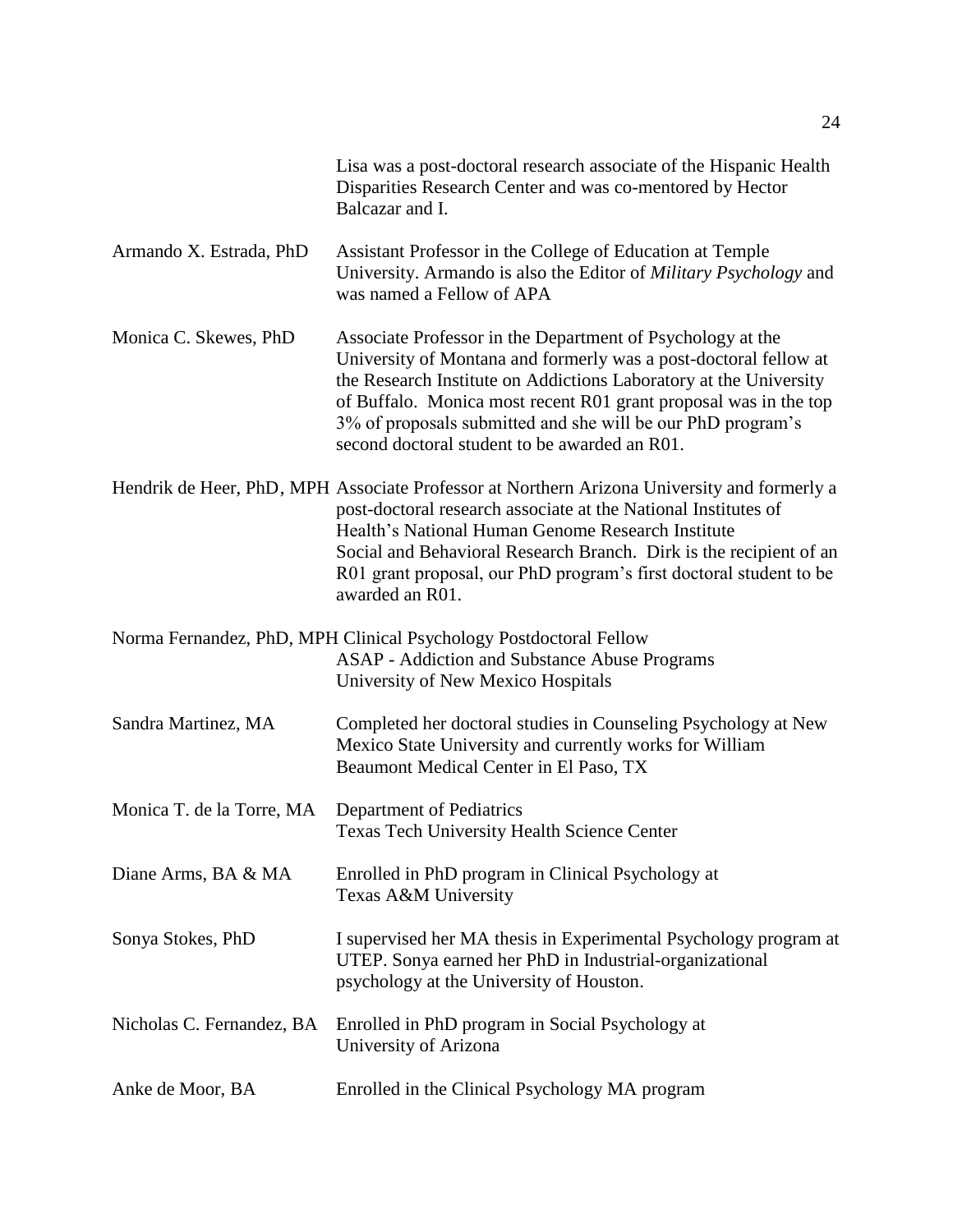University of Leiden

| Laura Gomez, BA      | Enrolled in Educational Psychology MA program<br>University of Texas at El Paso                                              |
|----------------------|------------------------------------------------------------------------------------------------------------------------------|
| Veronica Johnson, BA | Enrolled in Educational Psychology MA program<br>University of Texas at El Paso                                              |
| Priscilla Macias, BS | Enrolled as a MA student in the Department of Psychology at<br>California State University-Fullerton                         |
| Daniel Romero, PhD   | Completed his PhD program in Counseling Psychology at the<br>University of North Texas and is a Captain in the U.S. Army     |
| Samantha Estrada, BS | Completed Masters program of Experimental Statistics in the<br>College of Business at New Mexico State University            |
| Paulina Ganem, BA    | Completed the MPH program at New York University                                                                             |
| Jose Cabriales, BA   | Completed the Clinical Psychology MA program at UTEP<br>Completed PhD program in Health Psychology at UT-El Paso             |
| Ed Ruiz, BS          | Completed his law degree at UC-Berkeley.                                                                                     |
| Sandra del Val, BS   | Selected for NIMH Post-baccalaureate Fellowship (2003-2004)<br>and enrolled in MA Occupational Therapy program at UT-El Paso |

## MEMBERSHIP IN PROFESSIONAL ASSOCIATIONS

| American Psychological Association | <b>American Psychological Society</b>    |
|------------------------------------|------------------------------------------|
| Psychometric Society               | Society for Judgment and Decision Making |

## CONSULTING

Consultant, Texas Tech University Health Science Center, 2017-2019 Serve as an advisor to Dr. Arunkumar Pennathur's grant entitled, "Closing Health Disparities in Low-Resource Settings: Increasing Community Health Worker Effectiveness through Work Systems Analysis," which is internally funded through the Anita Mochen Loya Fund in the College of Engineering. Institute for Policy and Economic Development: Summer 2008 Global Synthesis Incorporated: 2008-2009 Mourat Tchoshanov and Kien Lim in the College of Education (UTEP): Summer 2009, 2012. University of Texas at El Paso's Teachers for a New Era grant: June 2008 – June 2010 Consultant for Barry University's Law School (PI: Mitch Frank)